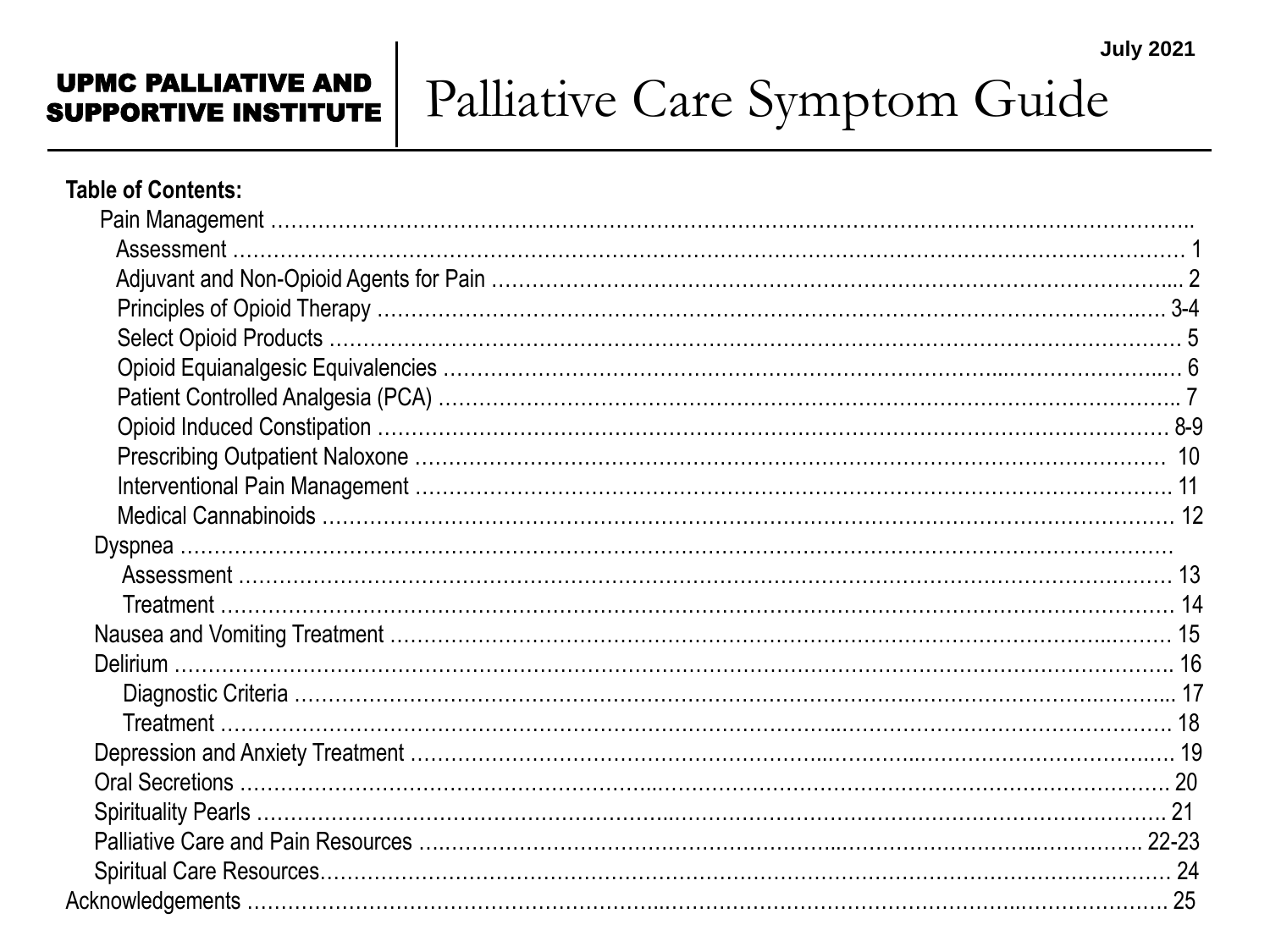### Assessment of Pain

### **For Patients Who Can Communicate:** Consider the acronym: "PQRSTUV":

| P: Precipitating (and Alleviating) Factors                          | "What makes the pain better/worse?"                                                                                                           |
|---------------------------------------------------------------------|-----------------------------------------------------------------------------------------------------------------------------------------------|
| Q: Quality                                                          | "How would you describe the pain?"                                                                                                            |
| "Where is the pain? Does it go anywhere?"<br>R: Region or Radiating |                                                                                                                                               |
| S: Severity                                                         | "What is the pain (on a scale of 0 -> 10) - now/at best/at worse/on average?"<br>*Must ask: "What level of pain is acceptable or tolerable?"* |
| T: Time and Temporal                                                | "When did the pain start? How does it change throughout the day?"                                                                             |
| U: previous Utilization                                             | "What have you used previously?"                                                                                                              |
| V: Values                                                           | "How is this pain inhibiting your daily life?"                                                                                                |

**1**

### **For Patients Who Are Cognitively Impaired, or Cannot Communicate:**

e.g.: Pain Assessment in Advanced Dementia (PAIN-AD) Scale:

| Parameter:                                                                         | 0 Points                                                                    | 1 Point                                                                                   | 2 Points                                                                                 |
|------------------------------------------------------------------------------------|-----------------------------------------------------------------------------|-------------------------------------------------------------------------------------------|------------------------------------------------------------------------------------------|
| <b>Breathing</b><br>Independent of Vocalization                                    | Occasional labored breathing. Short period<br>Normal<br>of hyperventilation |                                                                                           | Noisy, labored breathing. Long period of<br>hyperventilation. Cheyne-stokes respirations |
| <b>Negative Vocalization</b>                                                       | None                                                                        | Occasional moan or groan. Low level<br>speech with negative or disapproving quality       | Repeated troubled calling out. Loud moaning or<br>groaning. Crying                       |
| Sad, frightened or frowning<br><b>Facial Expression</b><br>Smiling or inexpressive |                                                                             | Facial grimacing                                                                          |                                                                                          |
| <b>Body Language</b>                                                               | Relaxed                                                                     | Tense, distressed pacing, or fidgeting                                                    | Rigid. Fists clenched, knees pulled up. Pulling or<br>pushing away. Striking out         |
| Consolability                                                                      | No need to console                                                          | Distracted or reassured by voice or touch                                                 | Unable to console, distract, or reassure                                                 |
|                                                                                    |                                                                             | Provides Approx. Severity Score:<br>0-3: Mild Pain; 4-7: Moderate Pain; 8-10: Severe Pain |                                                                                          |

References: Chalkley AJ, Mulhall DJ. The PQRSTUV: The Personal Questionnaire Rapid Scaling Technique. Br J Clin Psychol. 1991 May;30 ( Pt 2):181-3. Warden V, Hurley AC, Volicer L. Development and psychometric evaluation of the Pain Assessment in Advanced Dementia (PAINAD) scale. J Am Med Dir Assoc. 2003 Jan-Feb;4(1):9-15.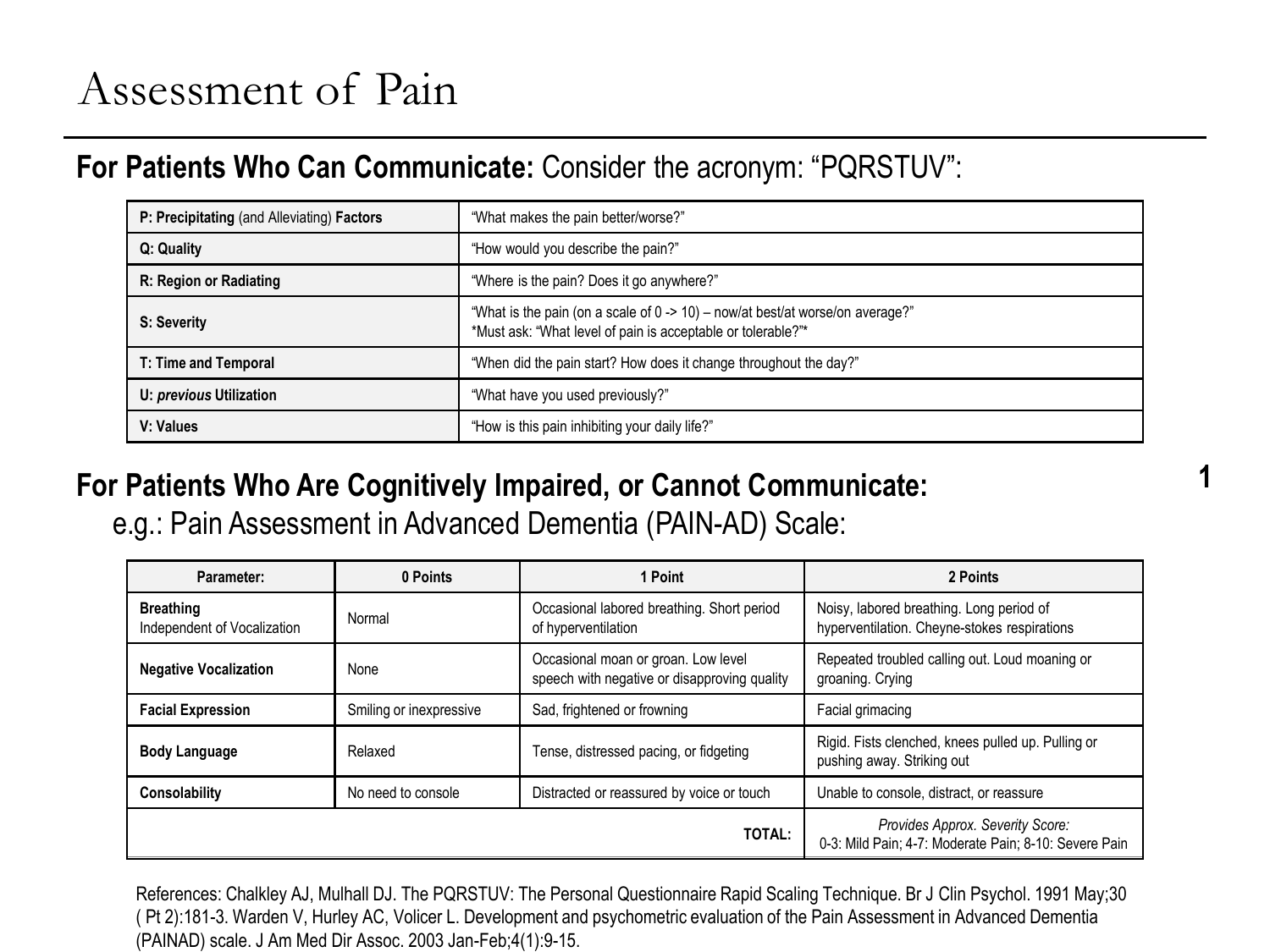# Adjuvant and Non-Opioid Agents for Pain

### **Based on Perceived Etiology of Pain:**

|                  | <b>Class or</b><br><b>Drug</b>                                                                                                   | <b>Starting</b><br>Dose/Route          | <b>Maximum Daily Dose (MDD)</b><br>and Duration                                                                                                                 | <b>Comments</b>                                                                                                                                                                                    |  |  |
|------------------|----------------------------------------------------------------------------------------------------------------------------------|----------------------------------------|-----------------------------------------------------------------------------------------------------------------------------------------------------------------|----------------------------------------------------------------------------------------------------------------------------------------------------------------------------------------------------|--|--|
|                  | 650mg PO/PR q4h                                                                                                                  |                                        | MDD: 3-4,000mg; 2,000mg/day for<br>$\bullet$                                                                                                                    | Lacks anti-inflammatory effects of NSAIDs<br>$\bullet$                                                                                                                                             |  |  |
|                  | <b>APAP</b>                                                                                                                      | 1000mg IV q6h                          | those with hepatic impairment<br>IV Duration: ≤2 doses per UPMC policy                                                                                          | Avoid in severe hepatic disease<br>$\bullet$                                                                                                                                                       |  |  |
|                  | Ibuprofen 400mg<br>PO <sub>q</sub> 8h<br>Naproxen 250mg<br><b>NSAIDs</b><br>PO <sub>q12h</sub><br>Ketorolac 15-30mg<br>IM/IV q6h |                                        | MDD: 3,200mg<br>$\bullet$                                                                                                                                       | Avoid use in severe<br>hepatic and renal<br>impairment<br>Caution in                                                                                                                               |  |  |
| Nociceptive Pain |                                                                                                                                  |                                        | MDD: 1,250mg<br>$\bullet$                                                                                                                                       | patients with<br>CrCl <30mL/min: use is<br>gastric disease,<br>not recommended<br>renal impairment,<br>Use lowest possible dose<br>decompensated<br>in advanced liver disease<br>heart failure, or |  |  |
|                  |                                                                                                                                  |                                        | MDD: 120mg. Elderly, renally impaired,<br>$\bullet$<br>and/or weight $<50$ kg/dose = 10-15mg<br><b>IM/IV</b><br>Max Therapeutic Duration: 3-5 days<br>$\bullet$ | at risk for<br>bleeding<br>Use caution in hepatic<br>$\bullet$<br>impairment                                                                                                                       |  |  |
| Neuropathic Pain | Anti-<br>epileptics                                                                                                              | Gabapentin 300mg<br>PO <sub>HS</sub>   | MDD: 3,600mg<br>$\bullet$<br>No additional benefit seen >1800mg/day                                                                                             | Reduce dose in renal insufficiency (CrCl<br>$60mL/min$<br>Post-dialysis supplementation dose recommended<br>$\bullet$                                                                              |  |  |
|                  | <b>SNRIS</b>                                                                                                                     | Venlafaxine 37.5mg<br>XR PO once daily | MDD: 300mg/day<br>$\bullet$<br>No additional benefit seen >150mg/day                                                                                            | Reduce dose in mild and moderate renal<br>$\bullet$<br>insufficiency<br>Avoid in severe renal and hepatic insufficiency<br>$\bullet$                                                               |  |  |
|                  |                                                                                                                                  | Duloxetine 30mg<br>PO once daily       | MDD: 90mg/day                                                                                                                                                   | Avoid in severe renal insufficiency<br>$\bullet$<br>Contraindicated in hepatic insufficiency                                                                                                       |  |  |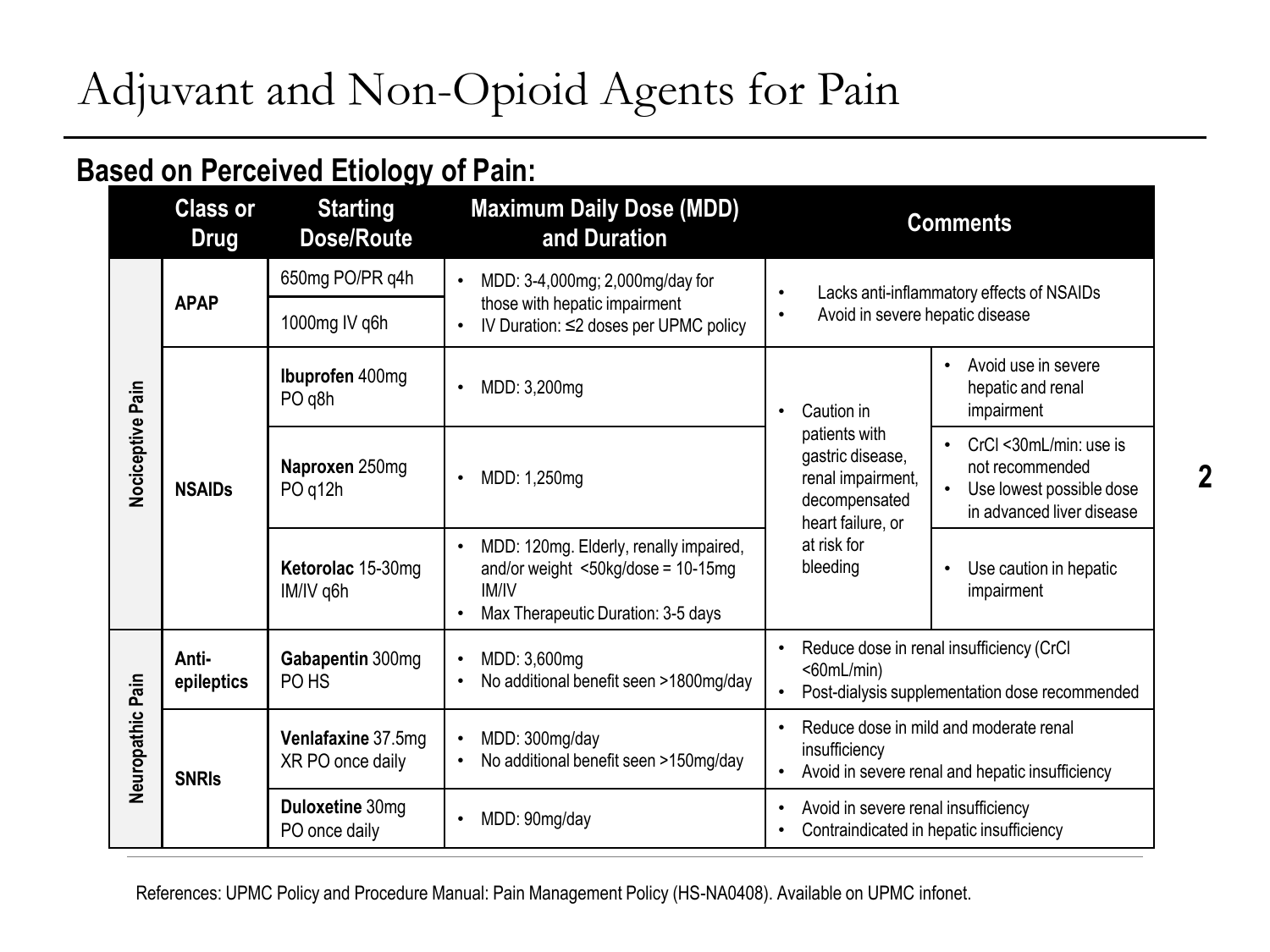### **Initiating Opioids:**

|              | Are opioids appropriate for the patient's specific pain(s)? Some types of pains do not respond well to opioids                                                                         |
|--------------|----------------------------------------------------------------------------------------------------------------------------------------------------------------------------------------|
| Appropriate? | Always screen patients for risk factors for opioid misuse upon initiation of opioid therapy. Must check PA PDMP <sup>*</sup><br>Can also consider utilizing the Opioid Risk Tool (ORT) |
| Adjuvants?   | Adjuvants should always be considered for pain. See slide 2 for more information                                                                                                       |

### **Throughout Opioid Therapy: Monitor for the 4As**

| Analgesia       | Has the current medication regimen improved the patient's pain scores?                                                                                                                                                                                                                                                                                                                                                                                                                                                                                                                                                                                                                                                    |  |  |  |  |
|-----------------|---------------------------------------------------------------------------------------------------------------------------------------------------------------------------------------------------------------------------------------------------------------------------------------------------------------------------------------------------------------------------------------------------------------------------------------------------------------------------------------------------------------------------------------------------------------------------------------------------------------------------------------------------------------------------------------------------------------------------|--|--|--|--|
| <b>Activity</b> | What is the patient's specific goal? This may not be just a reduction in severity. Consider functional goals as well                                                                                                                                                                                                                                                                                                                                                                                                                                                                                                                                                                                                      |  |  |  |  |
| <b>ADRs</b>     | Is the patient experiencing any opioid-induced effects? Must ask the patient about each potential effect individually                                                                                                                                                                                                                                                                                                                                                                                                                                                                                                                                                                                                     |  |  |  |  |
| Abuse           | Screen for abuse:<br>Personal or family history of alcohol, tobacco or substance abuse<br>Younger age (less than 35 years of age)<br>Psychiatric disease such as anxiety, bipolar disorder, PTSD; particularly if uncontrolled<br>Red flags suggesting opioid misuse:<br>Asking for specific opioid medication/formulation/brand, or for early refills or early prescriptions; inability to<br>control use; inappropriate urine drug screen results (negative for prescribed substances or positive for non-<br>prescribed substances)<br>Receiving prescriptions from different providers* Must check PA-PDMP prior to every opioid prescription<br>* Pennsylvania PDMP website: https://pennsylvania.pmpaware.net/login |  |  |  |  |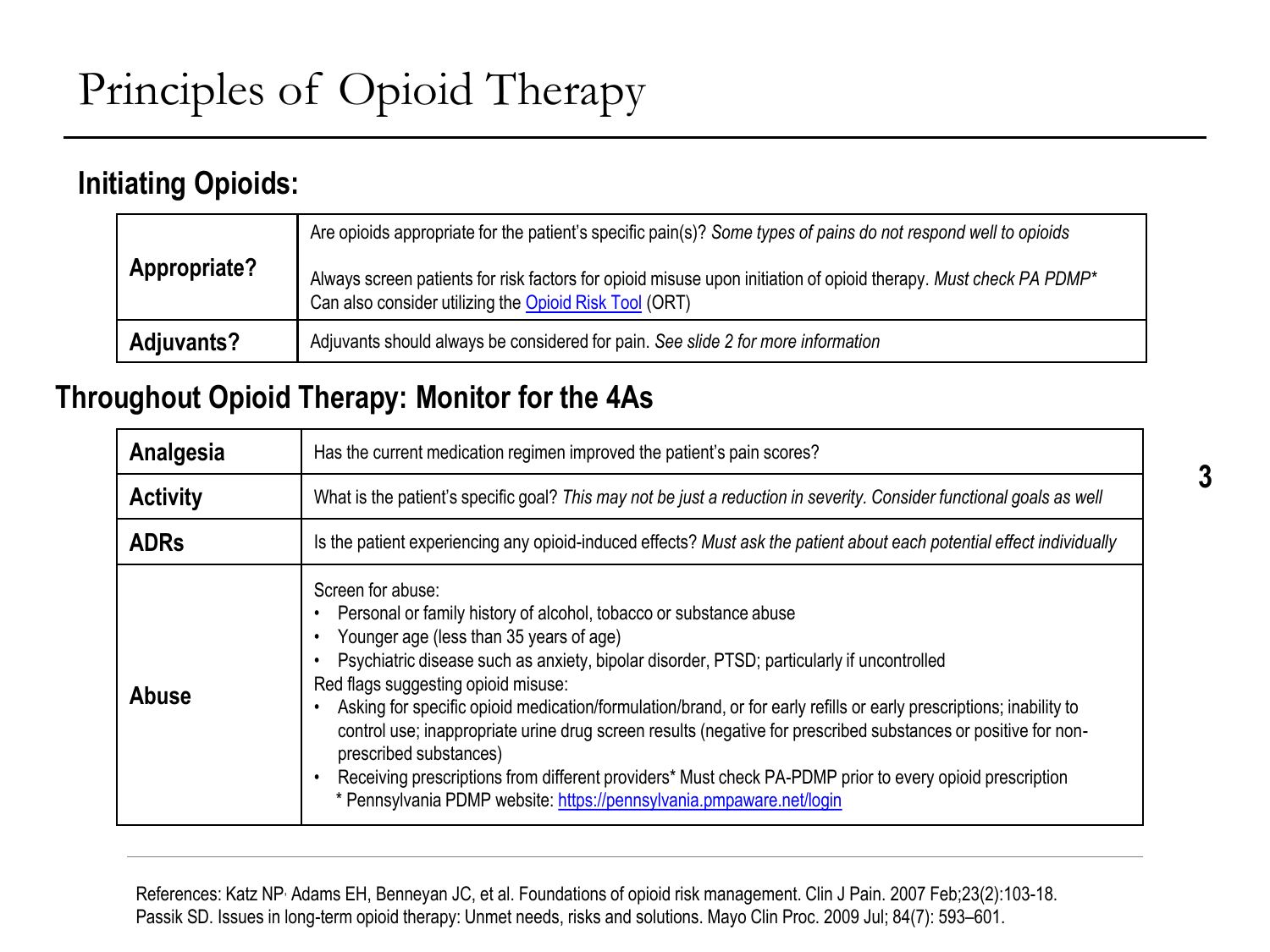# Principles of Opioid Therapy (cont.)

### **Initiating Opioids:**

- 1. Determine **drug**:
	- Morphine is considered first-line therapy. Consider for all patients (except for renal failure and true allergy)
- 2. Determine **dose**:
	- Start low and go slow
	- Be aware of commercially available oral formulations
- 3. Determine **route**:
	- PO route is preferred. IM route is not recommended
- 4. Determine **frequency**:
	- Never use long-acting opioids to control acute pain
	- For opioid naïve patients, only prescribe short-acting agents as needed (PRN)

### **Titrating Opioids:**

- Titrate no faster than every 24 hours
	- First, calculate previous 24 hour OME total
	- If response is inadequate consider increasing 25-50% for moderate pain and 50-100% for severe pain
	- If adding a long-acting agent: Give 66% of total OME as long-acting. Give 10-15% of total daily long-acting agent OME as short acting breakthrough agent (PRN).

Recommended interval for breakthrough dose is 3-4hours.

#### **Rotating Opioids:**

Primary reasons to rotate opioids are: presence of intolerable ADR or drug allergy and/or renal failure, and insurance coverage and/or cost issues

### **Converting Opioids:**

- 1. Assess patient
- 2. Determine total daily dose of opioid
- 3. Decide new opioid and route; consult equianalgesic table and calculate new opioid dose

mg of current opioid (& form) Equivalent mg current opioid (& form)

"X" mg of new opioid (& form) Equivalent mg new opioid (& form)

**4**

- Consider cross-tolerance when rotating to a different opioid (reduce new dose by 25-50%)
- 4. Individualize based on assessment and monitor

#### **Tapering Opioids:**

- Reduce opioid dose 20-50% each week
- Once at the lowest commercially available formulation, either increase the interval between doses or reduce the dose every 2-5 days
	- *- As long as 25% of the previous steady-state dose is administered, the patient should not experience withdrawal*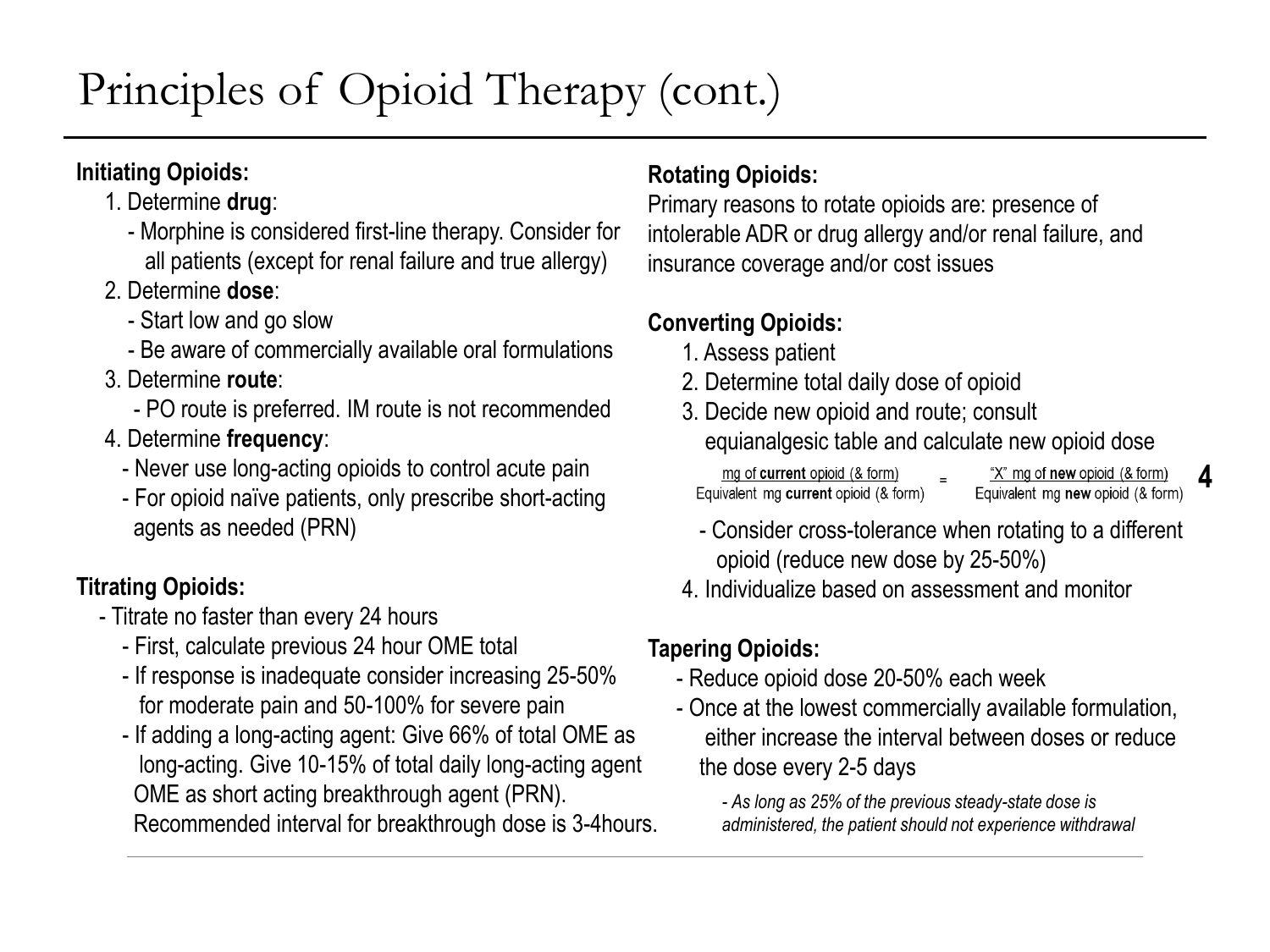# Select Opioid Products

| *Not all inclusive. Check with pharmacy for availability, and<br>COMMONLY AVAILABLE ORAL OPIOID FORMULATIONS*<br>patient's insurance for coverage                                                                                                                                                                                                                                          |                                                                              |                                                                                                                                                                                         |  |  |  |
|--------------------------------------------------------------------------------------------------------------------------------------------------------------------------------------------------------------------------------------------------------------------------------------------------------------------------------------------------------------------------------------------|------------------------------------------------------------------------------|-----------------------------------------------------------------------------------------------------------------------------------------------------------------------------------------|--|--|--|
| <b>Opioid</b>                                                                                                                                                                                                                                                                                                                                                                              | <b>Short Acting (mg)</b>                                                     | Long Acting (mg)                                                                                                                                                                        |  |  |  |
| Tabs (15, 30)<br>Morphine<br>MSIR® Oral Solution (10mg/5mL, 20mg/5mL, 20mg/mL) §                                                                                                                                                                                                                                                                                                           |                                                                              | <b>MSContin</b> ® Tabs (15, 30, 60, 100, 200)<br>Kadian® Caps (10, 20, 30, 40, 50, 60, 80, 100, 200)<br>Avinza® Caps (30, 45, 60, 75, 90, 120)<br>MorphaBond ER® Tabs (15, 30, 60, 100) |  |  |  |
| <b>Roxicodone®, Tabs (5,10,15,30)</b><br>Roxicodone® Oral Solution (5mg/mL)<br>RoxyBond® Tabs (15, 30)<br><b>OxyContin</b> ® Tabs (10, 15, 20, 30, 40, 60, 80)<br>OxyFAST®, Oxydose®, Roxicodone® Intensol Oral<br>Oxycodone<br><b>Xtampza ER® Caps (9, 13.5, 18, 27, 36)</b><br>Concentrate (20mg/mL) §<br>Endocet®, Percocet® Tabs (oxycodone/APAP) (2.5/325,<br>5/325, 7.5/325, 10/325) |                                                                              |                                                                                                                                                                                         |  |  |  |
| Hydromorphone                                                                                                                                                                                                                                                                                                                                                                              | Dilaudid $@$ Tabs $(2, 4, 8)$<br>Dilaudid® Oral Solution (1mg/5mL, 1mg/mL) § | <b>Exalgo</b> <sup>®</sup> Tabs (8, 12, 16, 32)                                                                                                                                         |  |  |  |
| Oxymorphone                                                                                                                                                                                                                                                                                                                                                                                | Opana <sup>®</sup> Tabs (5, 10)                                              | Oxymorphone ER Tabs (5, 7.5, 10, 15, 20, 30, 40)                                                                                                                                        |  |  |  |
| Fentanyl                                                                                                                                                                                                                                                                                                                                                                                   | ø                                                                            | Duragesic® Transdermal Patch (12, 25, 37.5, 50, 75, 100mcg/hr)                                                                                                                          |  |  |  |
| Codeine                                                                                                                                                                                                                                                                                                                                                                                    | Tabs (15,30)                                                                 |                                                                                                                                                                                         |  |  |  |
| Tramadol                                                                                                                                                                                                                                                                                                                                                                                   | Ultram <sup>®</sup> Tabs (50)                                                | <b>Ultram ER®</b> Tabs (100, 150, 200, 300)                                                                                                                                             |  |  |  |
| Tapentadol                                                                                                                                                                                                                                                                                                                                                                                 | <b>Nucynta®</b> Tabs (50, 75, 100)                                           | Nucynta ER® Tabs (50, 100, 150, 200, 250)                                                                                                                                               |  |  |  |
| Hydrocodone                                                                                                                                                                                                                                                                                                                                                                                | Vicodin®, Lortab® Tabs (hydrocodone/APAP) (5/325,<br>7.5/325, 10/325)        | Hysingla ER® Tabs (20, 30, 40, 60, 80, 100, 120)<br>Zohydro ER® Tabs (10, 15, 20, 30, 40, 50)                                                                                           |  |  |  |

**Brand Name**; Generic Name – most opioid preparations have generic formulations §: orders for oral solutions must include drug name and strength (in mg/mL) to avoid confusion **5**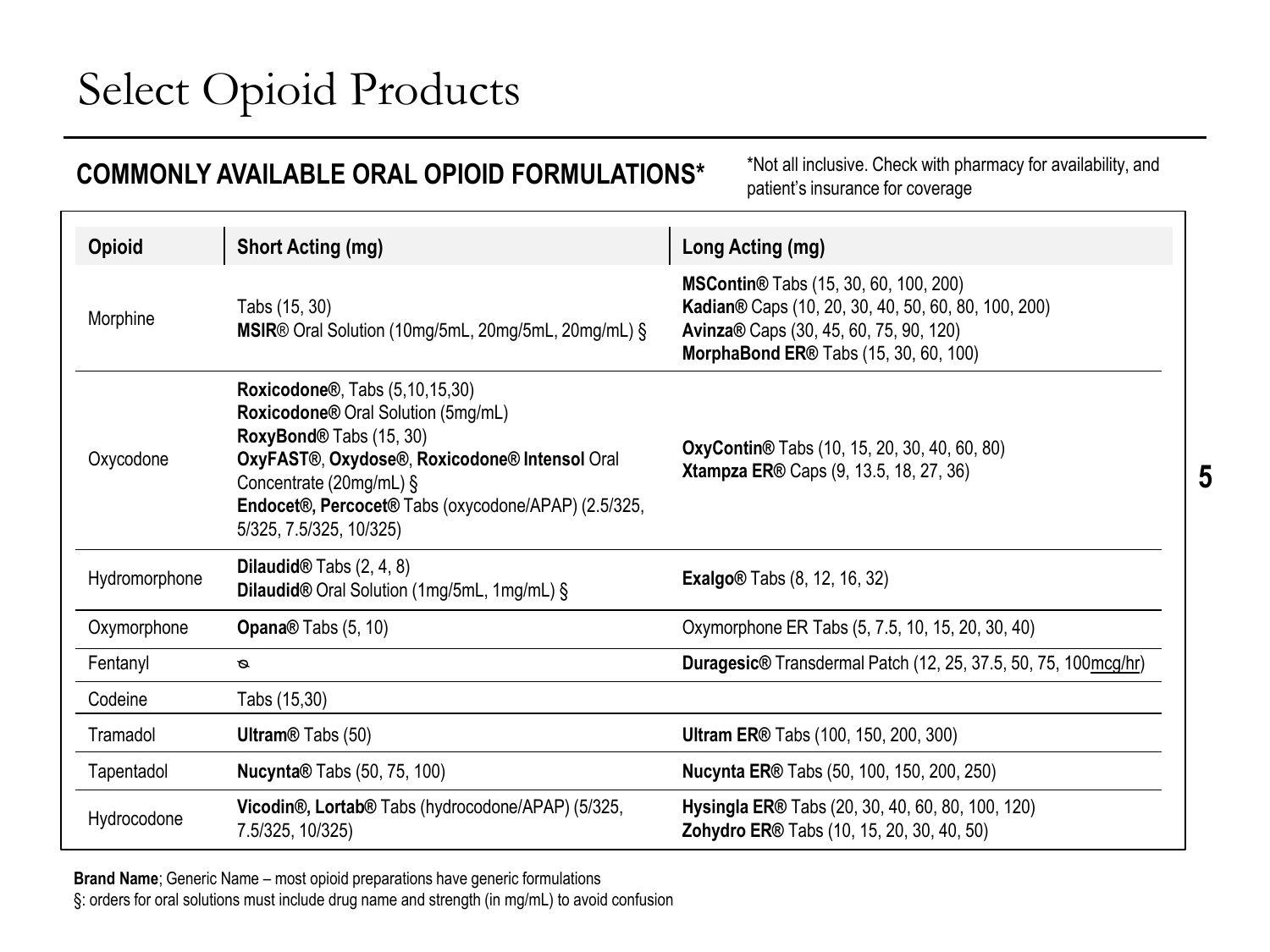All opioids are compared to morphine via oral morphine equivalents (OMEs).

\*These are rough estimates; individual patients may vary \*\*Equivalency for a one time dose of IV fentanyl only

| <b>Opioid Agonist</b>                                                                                                                                                                                                                                                                                                      | <b>Oral</b><br>(mg) | <b>Parenteral</b><br>(mg) | <b>Comments</b>                                                                                                                                                                                                                                                                                          |                                                                   |  |
|----------------------------------------------------------------------------------------------------------------------------------------------------------------------------------------------------------------------------------------------------------------------------------------------------------------------------|---------------------|---------------------------|----------------------------------------------------------------------------------------------------------------------------------------------------------------------------------------------------------------------------------------------------------------------------------------------------------|-------------------------------------------------------------------|--|
| <b>Morphine</b>                                                                                                                                                                                                                                                                                                            | 30                  | 10                        | Not recommended for patients with renal dysfunction (CrCl <30 mL/min), as metabolites<br>can be neurotoxic<br>Use with caution in patients with hepatic dysfunction                                                                                                                                      |                                                                   |  |
| Hydrocodone                                                                                                                                                                                                                                                                                                                | $25 - 30$           |                           |                                                                                                                                                                                                                                                                                                          | Reduce dose in patients with severe renal and hepatic dysfunction |  |
| Oxycodone                                                                                                                                                                                                                                                                                                                  | $20 - 30$           |                           |                                                                                                                                                                                                                                                                                                          | Reduce dose in patients with hepatic dysfunction                  |  |
| Hydromorphone                                                                                                                                                                                                                                                                                                              | 7.5                 | 1.5                       | Use with caution in patients with hepatic dysfunction                                                                                                                                                                                                                                                    |                                                                   |  |
| Oxymorphone                                                                                                                                                                                                                                                                                                                | 10                  |                           | Reduce dose in patients with renal dysfunction (CrCl <50 mL/min)<br>Contraindicated in patients with moderate or severe hepatic impairment. Reduce dose<br>with mild hepatic impairment                                                                                                                  |                                                                   |  |
| Fentanyl                                                                                                                                                                                                                                                                                                                   |                     | $0.1***$<br>(100mcg)      | Safe in renal dysfunction<br>Consider major interactions with CYP 3A4 inhibitors or inducers<br>For patch conversion, see box below; Note: IV fentanyl dose/hr = transdermal fentanyl<br>dose                                                                                                            |                                                                   |  |
| <b>Tramadol</b>                                                                                                                                                                                                                                                                                                            | 120                 |                           | Maximum daily dose: 300mg; Reduce dose in patients with severe organ dysfunction<br>Risk of serotonin syndrome and seizures                                                                                                                                                                              |                                                                   |  |
| <b>Note on Fentanyl Patches:</b><br>THE 24 HOUR OME DIVIDED BY 2 IS EQUAL TO FENTANYL DOSE IN<br>$\bullet$<br>MCG/HR. Example: 50mg PO OME = 25mcg/hr fentanyl patch<br>Patch takes 12-24 hours to achieve full effect. When removing a patch,<br>$\bullet$<br>remember the analgesic effect can still last up to 24 hours |                     |                           | <b>Note on Buprenorphine Patches:</b><br>Buprenorphine is a partial mu-agonist (ceiling for side effects)<br>Buprenorphine 20mcg patch is approximately equivalent to 15mcg fentanyl<br>$\bullet$<br>patch (or 30mg OME)<br>Consider major interactions with CYP 3A4 inhibitors or inducers<br>$\bullet$ |                                                                   |  |

References: McPherson ML. Demystifying Opioid Conversion Calculations: A Guide For Effective Dosing. Amer Soc of Health-Systems Pharm, Bethesda, MD, 2010. Copyright ASHP.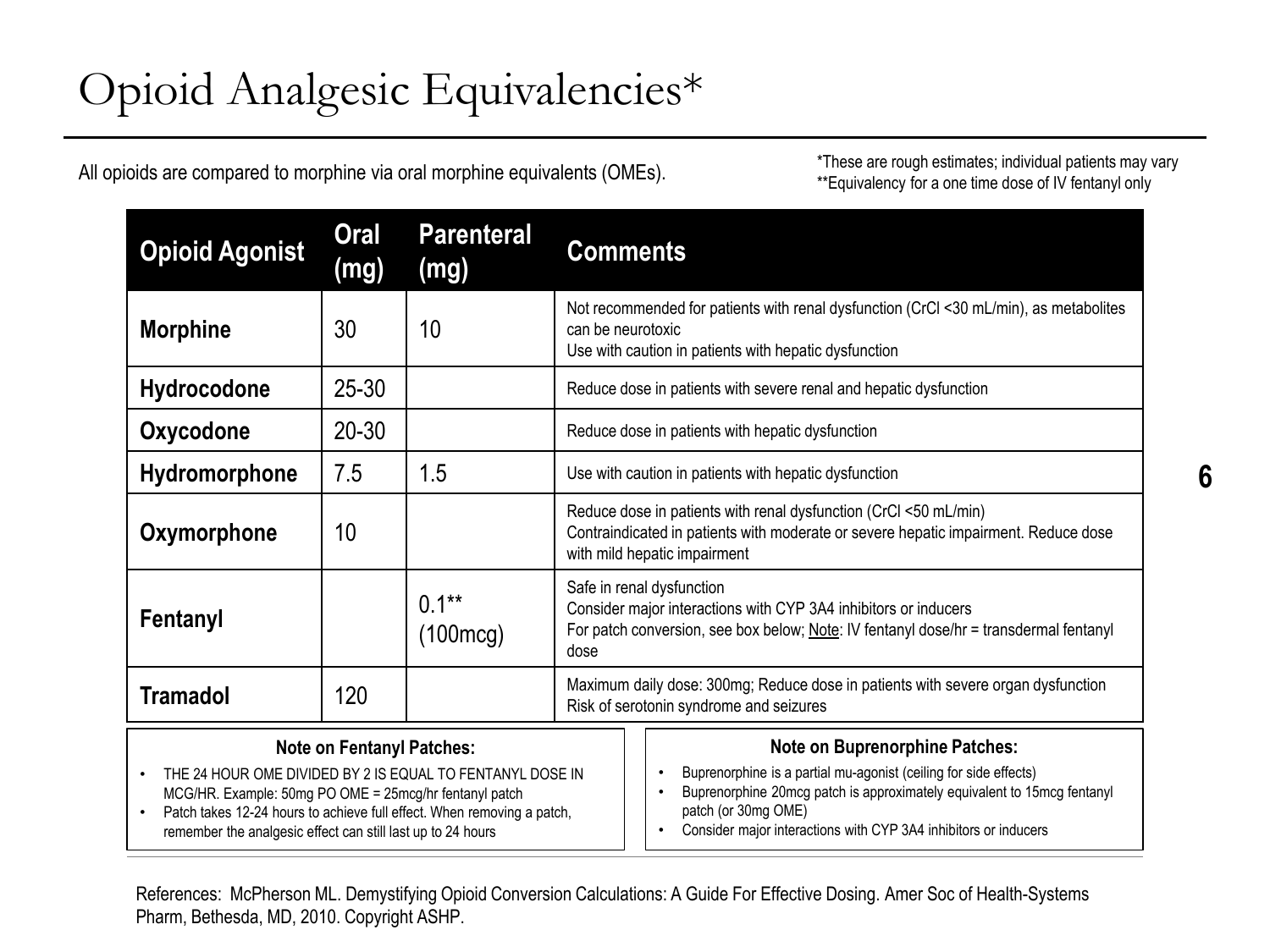# Patient Controlled Analgesia (PCA)

The following are suggestions for PCA orders for adults. Like all opioid orders, doses must be individualized.

**EDUCATE FAMILIES TO NOT PRESS THE PCA BUTTON!**

**7**

| <b>Opioid Agonist</b> | Opioid Status,<br>Age      | Loading<br>Dose(s)<br>(optional) | <b>Starting</b><br><b>Patient</b><br><b>Administered</b><br>Dose (mg) | Lockout<br><b>Interval</b><br>(min) | <b>Starting RN</b><br><b>Bolus Dose</b><br>(mg) | <b>Continuous</b><br><b>Infusion Rate</b><br>(mg/hr) |
|-----------------------|----------------------------|----------------------------------|-----------------------------------------------------------------------|-------------------------------------|-------------------------------------------------|------------------------------------------------------|
|                       | <b>Opioid Naïve</b>        | 2-4mg $q15$<br>min               |                                                                       | $8 - 20$                            |                                                 | When<br>indicated,                                   |
| <b>Morphine</b>       | Elderly (>70<br>years old) | 2mg q20<br>min                   | 0.5                                                                   | $8 - 20$                            | 0.5                                             | calculate<br>based on                                |
| Hydromorphone         | <b>Opioid Naïve</b>        | $0.2 - 0.3$ mg<br>q15 mins       | 0.2                                                                   | $8 - 20$                            | 0.2                                             | intermittent<br>PCA use or<br>previous               |
|                       | Elderly (>70<br>years old) | $0.2$ mg q $20$<br>mins          | 0.1                                                                   | $8 - 20$                            | 0.1                                             | opioid<br>requirements                               |

- Morphine is the opioid of choice (except for true drug allergy and renal failure)
- Capnography (EtCO2) monitoring is mandatory for all patients receiving PCA therapy, except those on mechanical ventilation, who are comfort measures only (CMO) or receiving for end of life care. See updated PCA policy for more information. In patients with RR <6 breaths/min for 1-2 minutes, PCA will alarm and pause from administering medication

References: UPMC Policy and Procedure Manual: UPMC PCA Monitoring and Managing Guidelines. Available on UPMC infonet.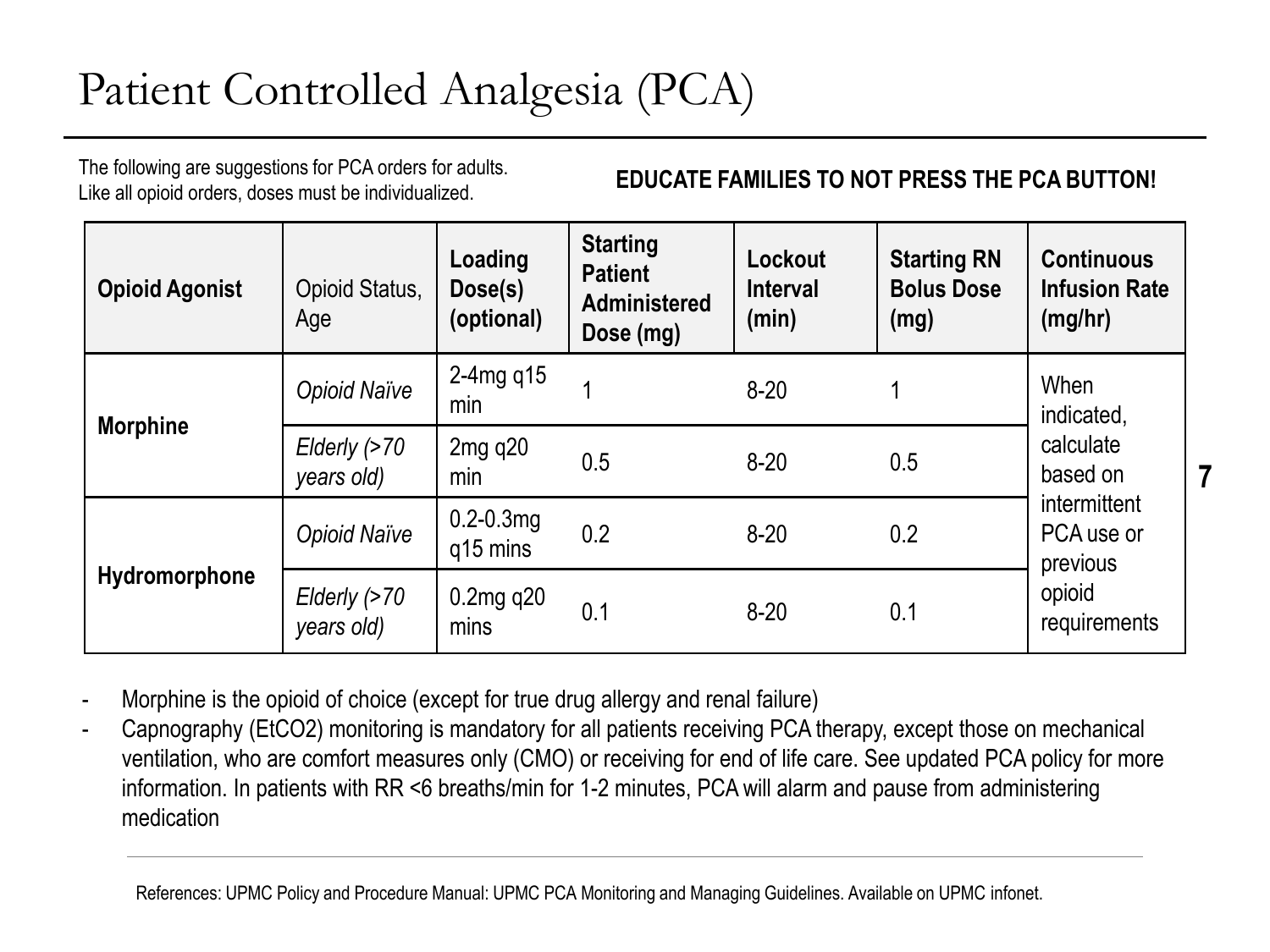# Opioid-Induced Constipation (OIC)

#### All patients on opioid therapy should be prescribed a bowel regimen.

| <b>Medication</b>                     | <b>Site and Mechanism of Action</b>                                           | <b>Usual Starting Dose</b>                       | <b>Onset of Action</b>              | <b>Maximum</b><br><b>Daily Dose</b> |  |
|---------------------------------------|-------------------------------------------------------------------------------|--------------------------------------------------|-------------------------------------|-------------------------------------|--|
| <b>Stimulant Laxatives</b>            |                                                                               |                                                  |                                     |                                     |  |
| Bisacodyl                             | Colon; stimulates peristalsis                                                 | PO: 5-15mg x1 dose<br>PR: 10mg x1 dose           | PO: 6-10 hours<br>PR: 15 min-1 hour | 30 <sub>mg</sub>                    |  |
| Senna                                 | Colon; stimulates myenteric plexus,<br>alters water and electrolyte secretion | 2 tabs (8.6mg/each) qHS                          | 6-10 hours                          | 68.8mg                              |  |
| <b>Osmotic Laxatives</b>              |                                                                               |                                                  |                                     |                                     |  |
| Polyethylene Glycol                   | GI tract; osmotic effect                                                      | 17g (1 capful) q24 hours in 8<br>ounces of water | 48-96 hours                         | As tolerated by<br>patient          |  |
| Lactulose                             | Colon, osmotic effect                                                         | 15-30mL q12-24 hours                             | 24-48 hours                         | 60mL (or 40g)                       |  |
| Sorbitol                              | Colon; delivers osmotically active<br>molecules to the colon                  |                                                  | 24-48 hours                         | $27-40g$                            |  |
| <b>Saline Laxative</b>                |                                                                               |                                                  |                                     |                                     |  |
| Magnesium<br>Citrate $\infty$         | Small and large bowel; attracts and<br>retains water in the bowel lumen       | 6.5-10 ounces once daily                         | 30 min-3 hours                      | 6.5-10 ounces                       |  |
| Magnesium<br>Hydroxide (MoM) $\infty$ | Colon; osmotic effect & increased<br>peristalsis                              | 30mL q12-24 hours                                | 30 min-3 hours                      | 60mL                                |  |

• Goal is for patient to have a bowel movement every 3 days. If no bowel movement after 4 or more days, consider enema or high colonic tap water enema.

• Other medications that can exacerbate constipation: ondansetron (Zofran®), anticholinergics (tricyclic antidepressants, scopolamine, oxybutynin, promethazine, diphenhydramine), lithium, verapamil, bismuth, iron, aluminum, calcium salts. Constipation can occur with even 1 dose of IV morphine, and patient will never become tolerant to this adverse reaction

• Oral docusate capsules (alone) will not increase frequency of bowel movements

• ∞: Avoid use of MoM and related products in patients with renal dysfunction because of risk of electrolyte imbalances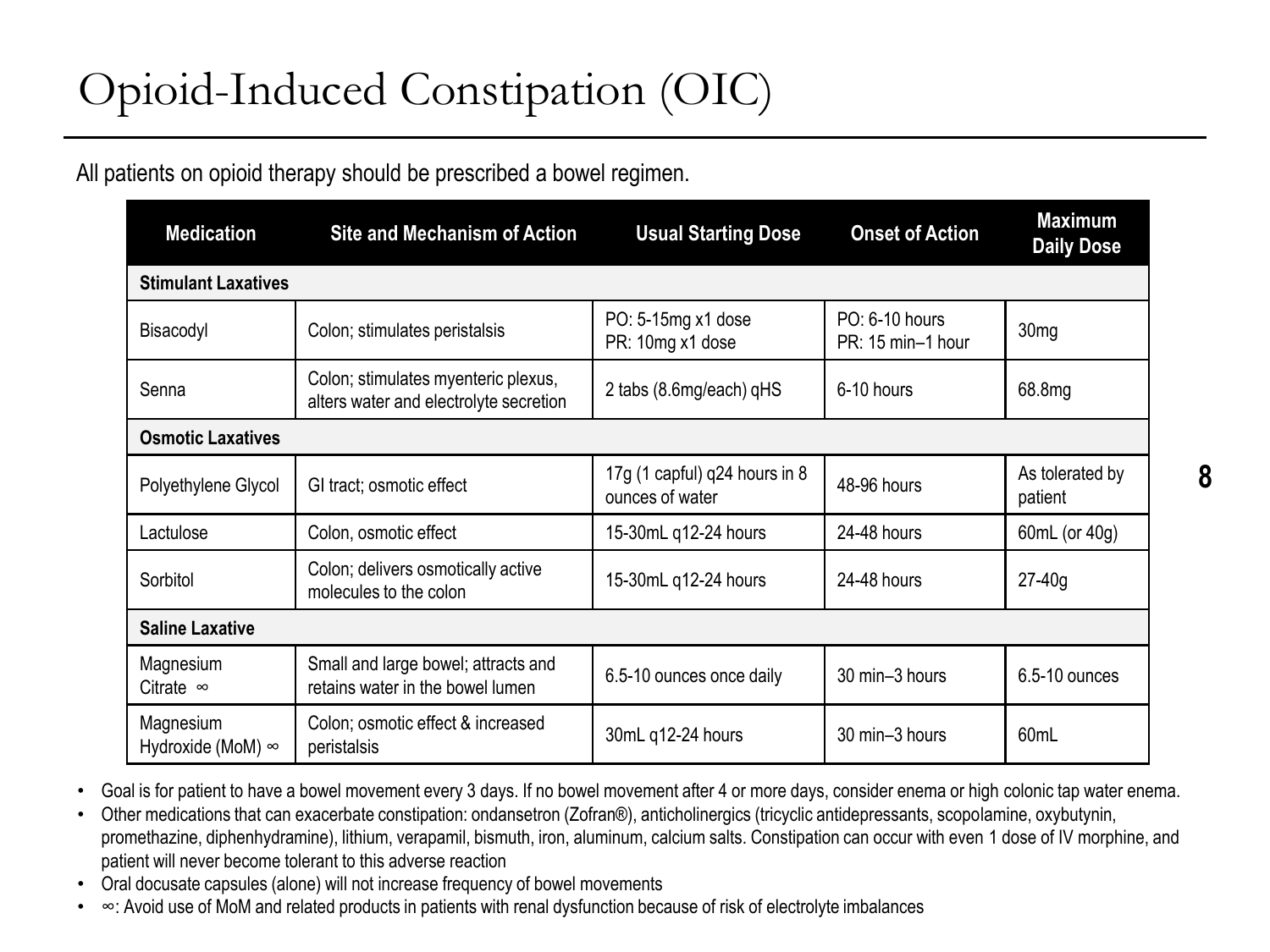# Agents for Refractory Opioid Induced Constipation

#### **OIC Definition: those receiving opioids, with less than 3 spontaneous bowel movements per week despite treatment with maximum doses of two first-line laxatives** *(found on slide 8)*

Preferred, Formulary Agent: **1 st line: Naloxegol (PO)**

| Dosing:                                                                                                                             | <b>Administration:</b>                                                                                                                                                                    |
|-------------------------------------------------------------------------------------------------------------------------------------|-------------------------------------------------------------------------------------------------------------------------------------------------------------------------------------------|
| Initial dose: 25mg once daily<br>Reduce in patients with CrCl <60 mL/min to 12.5mg once daily<br>Avoid in severe hepatic impairment | All other laxatives should be held for at least 3 days at<br>initiation of naloxegol therapy. Other laxatives can be initiated<br>after 3 days if inadequate results with naloxegol alone |
| Use with strong CYP3A4 inhibitors is contraindicated; avoid if<br>possible with moderate CYP3A4 inhibitors                          | Naloxegol should be taken on an empty stomach                                                                                                                                             |

Formulary-Restricted Agents (Restricted to: Pain Service, Oncology, Critical Care, GI Services, Palliative Care): **2 nd line: Naldemedine (PO) and 3rd line: Methylnaltrexone (PO and SC)**

| Naldemedine dosing: 0.2mg PO daily with or without food<br>Methylnaltrexone PO Dosing: 450mg once daily (150mg if<br>$CrCl < 60mL/min$ )<br><b>Methylnaltrexone SC Dosing:</b> |           |                              |                                                                                      | <b>Administration:</b><br>Not recommended for the following:<br>- Use >4 months<br>- Treatment of post-operative ileus |
|--------------------------------------------------------------------------------------------------------------------------------------------------------------------------------|-----------|------------------------------|--------------------------------------------------------------------------------------|------------------------------------------------------------------------------------------------------------------------|
| Dose<br><b>Patient Weight</b><br>(Administer once                                                                                                                              |           |                              | - Patients with known or suspected mechanical                                        |                                                                                                                        |
| <b>Pounds</b>                                                                                                                                                                  | Kilograms | daily or every<br>other day) | *In patients<br>with renal<br>impairment<br>(CrCl < 60<br>$mL/min$ ),<br>reduce dose | gastrointestinal obstruction<br>Discontinue all maintenance laxatives before starting, may                             |
| <84                                                                                                                                                                            | <38       | $0.15$ mg/kg                 |                                                                                      | resume if suboptimal response after 3 days                                                                             |
| 84-136                                                                                                                                                                         | 38-62     | 8 <sub>mg</sub>              |                                                                                      |                                                                                                                        |
| 136-251                                                                                                                                                                        | 62-114    | 12 <sub>mg</sub>             |                                                                                      | Methylnaltrexone administration recommendations:<br>PO: take 30 minutes before first meal of day                       |
| >251                                                                                                                                                                           | >114      | $0.15$ mg/kg                 | by $\frac{1}{2}$                                                                     | SC: inject into upper arm, abdomen, or thigh                                                                           |

References: Product Information: RELISTOR(R) subcutaneous injection, methylnaltrexone bromide subcutaneous injection. Salix Pharmaceuticals, Inc. (per FDA), Raleigh, NC, 2014. 9/2015. Product Information: MOVANTIK(TM) oral tablets, naloxegol oral tablets. AstraZeneca Pharmaceuticals. Wilmington, DE. 1/2015. Product Information: SYMPROIC(R) oral tablets, naldemedine oral tablets, BioDelivery Sciences International. Raleigh, NC. 5/2020.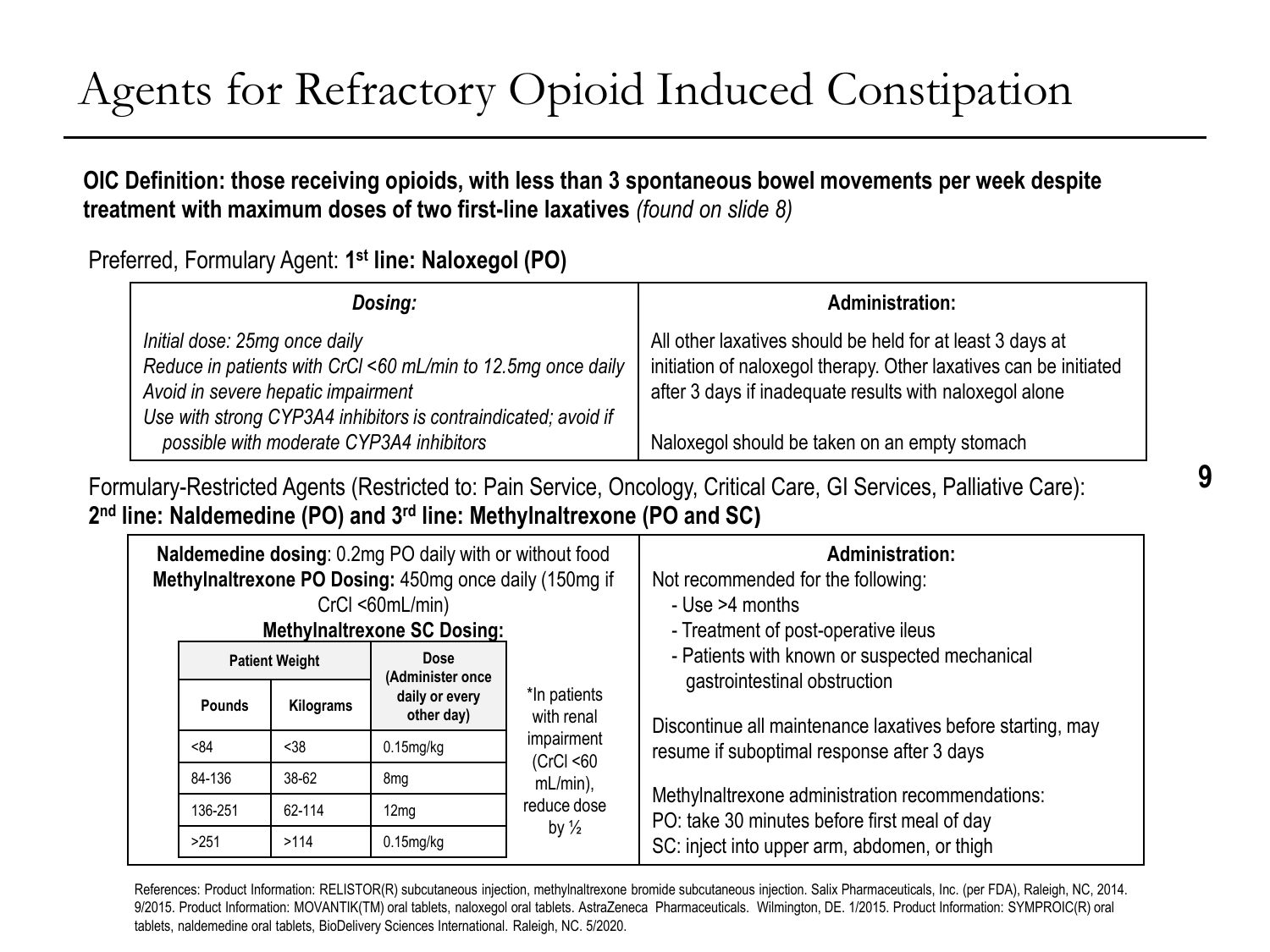### Prescribing of Take-Home Intranasal Naloxone Kits

**Patients who should be considered for take-home intranasal naloxone kits at discharge (any of the following):** 

- 1) Currently prescribed >50mg OME/day
- 2) Currently prescribed long-acting or extended release opioids (especially Oxycontin® and methadone)
- 3) Concurrently prescribed sedating medications (especially benzodiazepines and gabapentin)
- 4) Known history of opioid use disorder or history of overdose
- 5) Prescribed opioids and carries a diagnosis of pulmonary disease (e.g. OSA, COPD, etc.)

|               | <b>Narcan<sup>®</sup> Nasal Spray</b>                                                                                        |
|---------------|------------------------------------------------------------------------------------------------------------------------------|
| <b>Dosing</b> | Administer a single spray/dose into one nostril. May repeat dose q2-3 minutes until<br>patient is responsive or EMS arrives. |
| <b>Notes</b>  | FDA approved formulation. Kit contains 2 doses                                                                               |

In 2015, Pennsylvania issued a **state-wide standing order** for naloxone kits such that any Pennsylvania resident can obtain these kits from participating pharmacies without a prescription from a prescriber.

• **To find a local pharmacy that carries intranasal naloxone visit: [http://www.overdosefreepa.pitt.edu/find-naloxone](http://www.overdosefreepa.pitt.edu/find-naloxone/)**/

References: Zedler B, Xie L, Wang L, Joyce A, et al. Development of a risk index for serious prescription opioid-induced respiratory depression or overdose in Veterans' Health Administration patients. Pain Med. 2015 Aug;16(8):1566-1579.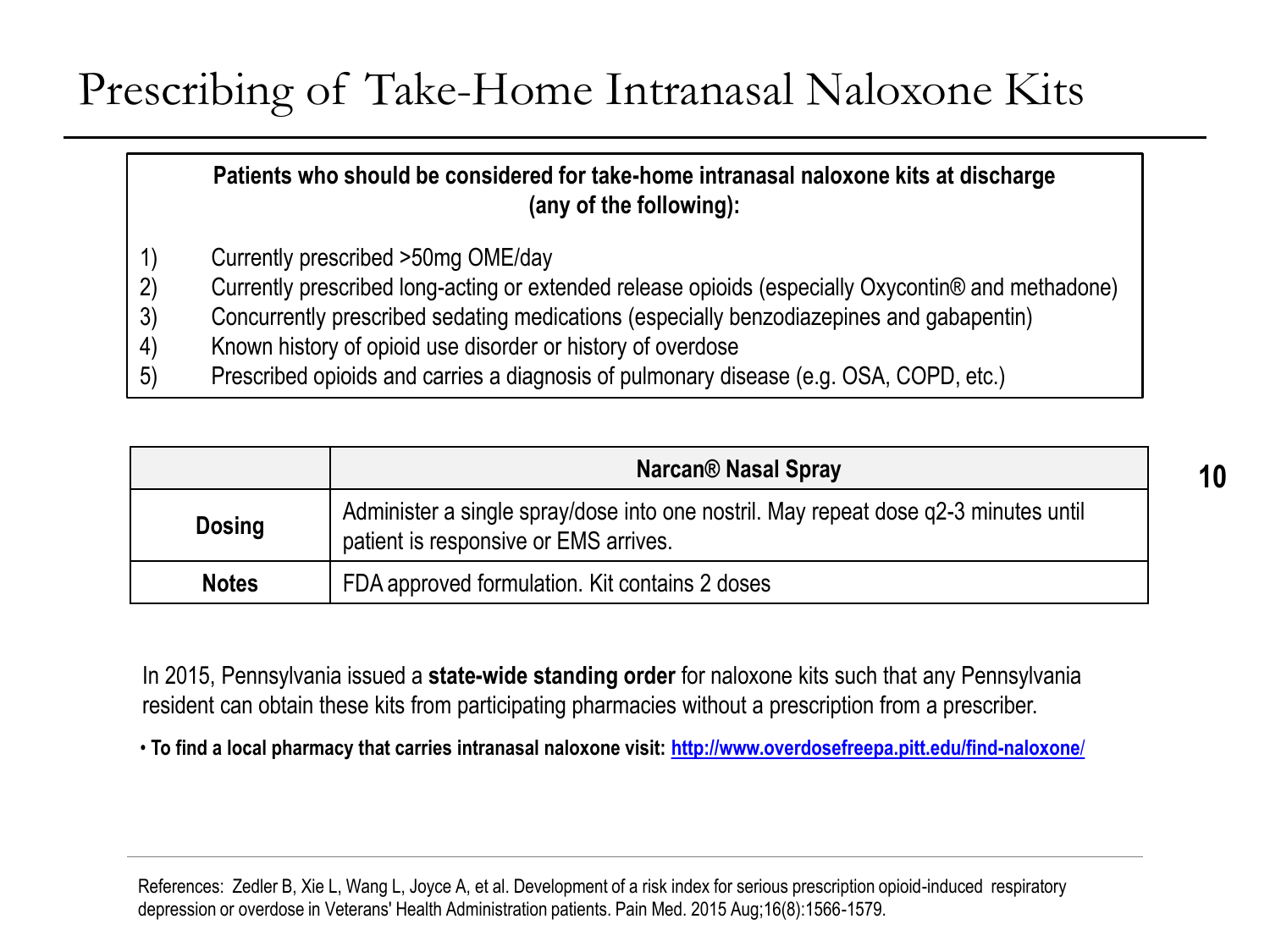### Interventional Pain Management

Interventions that minimize systemic opioids and help with pain relief in a targeted fashion can be considered for a wide spectrum of patients. At UPMC, the chronic pain and palliative care services collaborate to identify patients who are most likely to benefit from such interventions.

Examples of available interventions which are best supported by evidence are listed below:

| <b>Common Nerve Blocks</b>                   |                                                                                  |  |  |  |
|----------------------------------------------|----------------------------------------------------------------------------------|--|--|--|
| <b>Block Type:</b>                           | Indications:                                                                     |  |  |  |
| <b>Celiac Plexus Block</b>                   | Abdominal visceral pain from: pancreatic cancer and other upper abdominal tumors |  |  |  |
| <b>Superior Hypogastric Block</b>            | Pelvic visceral pain from gynecological, colorectal or GU cancers                |  |  |  |
| <b>Lumbar Sympathetic Block</b>              | Intractable LE pain from PVD or Chronic Regional Pain Syndrome                   |  |  |  |
| <b>Pudendal Nerve Block</b>                  | Vaginal pain, penile/scrotal pain, perineal pain                                 |  |  |  |
| <b>Sphenopalatine/Trigeminal Nerve Block</b> | Facial pain                                                                      |  |  |  |
| <b>Epidural Steroid Injection</b>            | Low back pain – often for non-malignant pain                                     |  |  |  |
|                                              | <b>Centrally Implanted Pumps</b>                                                 |  |  |  |
| Hardware Type:                               | Indications:                                                                     |  |  |  |
| <b>Intrathecal Pump</b>                      | Pain refractory to systemic opioids with a prognosis of >3 months                |  |  |  |
| <b>Tunneled Epidural Catheter</b>            | Pain refractory to systemic opioids with a prognosis of <3 months                |  |  |  |
| <b>Spinal Cord Stimulator</b>                | Most helpful in refractory neuropathic limb pain (especially ischemic limb)      |  |  |  |

| $\mathsf{Exclude}$ | ∙ Neutropenic/Septic                    | Coagulopathic (INR > 1.4 or platelets < 100K)              |  |
|--------------------|-----------------------------------------|------------------------------------------------------------|--|
| patients           | Infection in the region of the proposed | On anticoaquiants/antiplatelet agents that are not safe to |  |
| who are:           | procedure                               | hold or reverse                                            |  |

**11**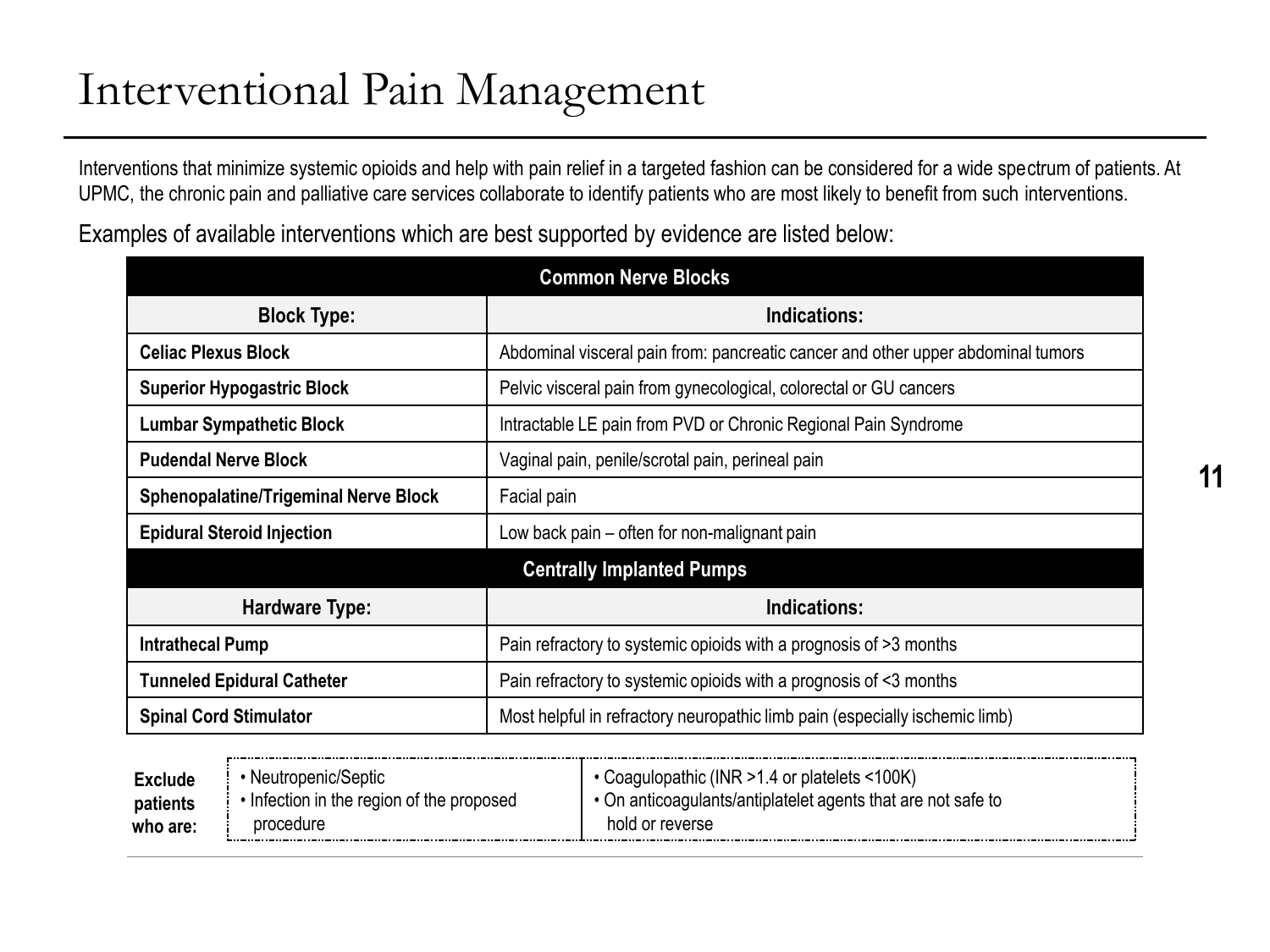# Medical Cannabinoids

Medical cannabinoids include: 1. Single molecular compounds (e.g. dronabinol – *contains tetrahydrocannabinol* (*THC) only*); 2. Liquid extracts (e.g. nabiximols - *not yet approved in the US*); and 3. Botanicals (i.e. medical marijuana).

### **FAQs: Medical Marijuana**

- **1. What medical marijuana formulations are approved in PA?** Pill, oil, topical forms, tinctures and liquids, and dry leaf formulations for vaporization or nebulization only. No smoking or plant forms are allowed.
- **2. How can patients obtain medical marijuana?** There is a 4 step process. 1. Patient registers for program through medical marijuana registry; 2. State-approved physician certifies patient suffers from a medical condition that qualifies for medical marijuana (copay usually included); 3. Patient pays for medical marijuana card (up to \$50); 4. Patient gets medical marijuana from approved dispensary.
- **3. What serious medical conditions qualify a patient for medical marijuana?** The list is constantly updated. *Some* of the approved conditions are: ALS, autism, cancer, Crohn's disease, epilepsy, glaucoma, HIV/AIDS, Huntington's disease, IBS, MS, Parkinson's Disease, PTSD, severe chronic or intractable pain, and sickle cell anemia.
- **4. How much does medical marijuana cost?** Varies. A month supply can cost anywhere from \$30-200 depending on formulation and route. Costs are determined by individual dispensaries. Insurances do not cover medical marijuana. The hospice benefit does not cover medical marijuana.
- **5. Can the patient use medical marijuana in the hospital?** Potentially. Per UPMC policy, attending physicians may approve requests for patients enrolled in the medical marijuana program with a designated caregiver who can assist with administration during the hospitalization. However, clinical staff will not under any circumstances handle medical marijuana, including obtaining, storing or administering.

To learn more, visit the PA medical marijuana website:<https://www.pa.gov/guides/pennsylvania-medical-marijuana-program/>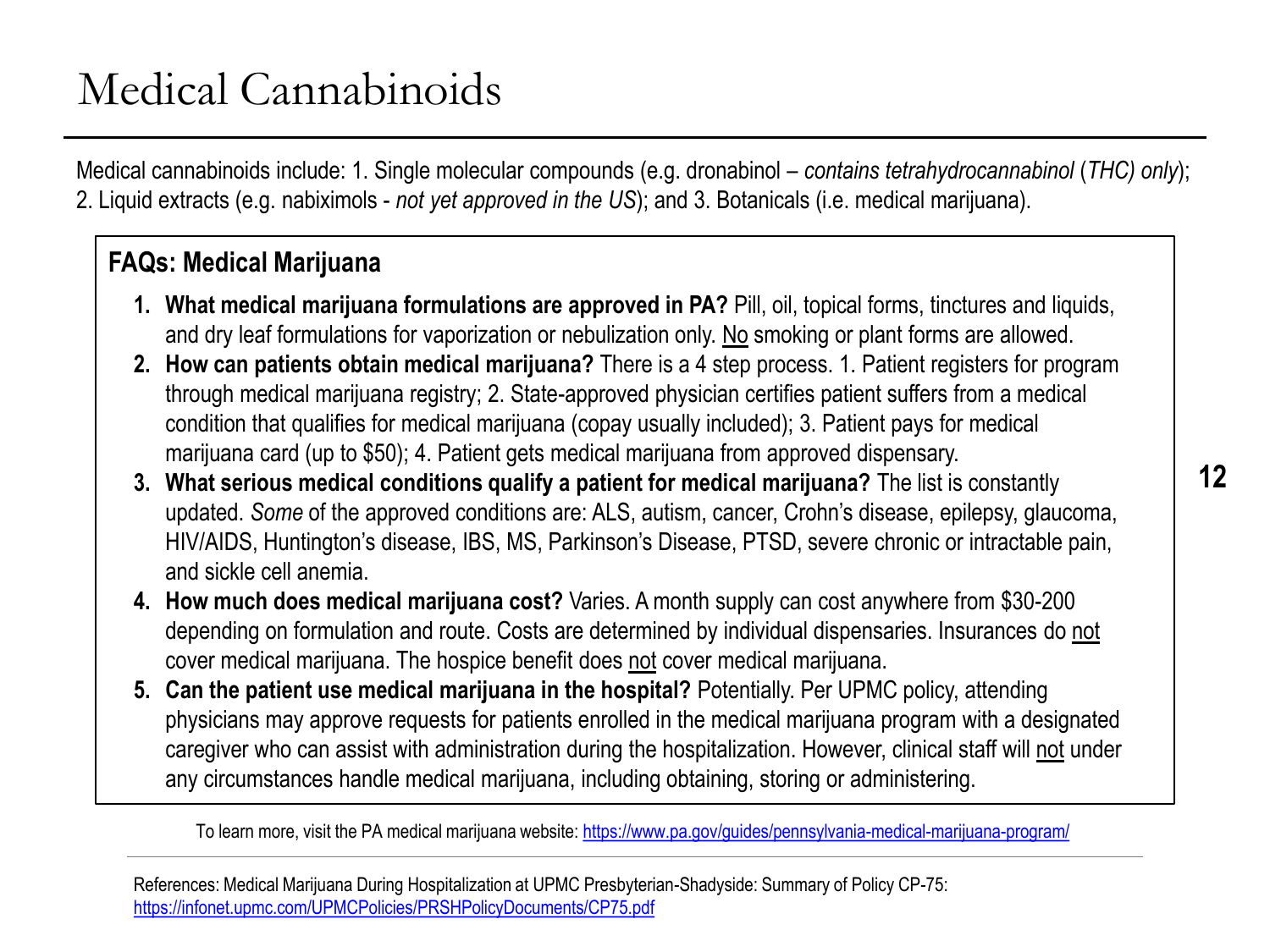# Assessment of Dyspnea

For Patients Who Can Communicate: Ask about Severity (cannot rely on RR or pO<sub>2</sub> alone):

| the contract of the contract of the contract of the contract of the contract of the contract of the contract of |  |  |  | the contract of the contract of the contract of the contract of the contract of the contract of the contract of | ___ |  |
|-----------------------------------------------------------------------------------------------------------------|--|--|--|-----------------------------------------------------------------------------------------------------------------|-----|--|

No Shortness of Breath Worst Shortness of Breath Imaginable

### **For Patients Who Cannot Communicate:** e.g.: Respiratory Distress Observation Scale (RDOS):

|                                                                           | 0 Points              | 1 Point                      | 2 Points                           |
|---------------------------------------------------------------------------|-----------------------|------------------------------|------------------------------------|
| <b>Heart Rate</b>                                                         | $90$ bpm              | 90-109 bpm                   | $\geq$ 110 bpm                     |
| <b>Respiratory Rate</b>                                                   | $\leq$ 18 breaths/min | 19-30 breaths/min            | >30 breaths/min                    |
| Restlessness (non purposeful movements)                                   | None                  | Occasional, slight movements | Frequent movements                 |
| Paradoxical Breathing Pattern (abdomen moves<br>on inspiration)           | None                  |                              | Present                            |
| Accessory Respiratory Muscle Use (rise in<br>clavicle during inspiration) | None                  | Slight rise                  | Pronounced rise                    |
| Grunting at End-Expiration (guttural sound)                               | None                  |                              | Present                            |
| Nasal Flaring (involuntary movements in nares)                            | None                  |                              | Present                            |
| Look of Fear                                                              | None                  |                              | Eyes wide open, muscle tense, etc. |
|                                                                           |                       | TOTAL:                       |                                    |

**A score of 3 or more (indicating moderate) should prompt the administration of medication for dyspnea. A score of 7 (indicating severe) or higher should prompt a call to primary provider or palliative and supportive care team.**

References: Campbell ML, Templin T, Walch J. A Respiratory Distress Observation Scale for patients unable to self-report dyspnea. J Palliat Med. 2010 Mar;13(3):285-90.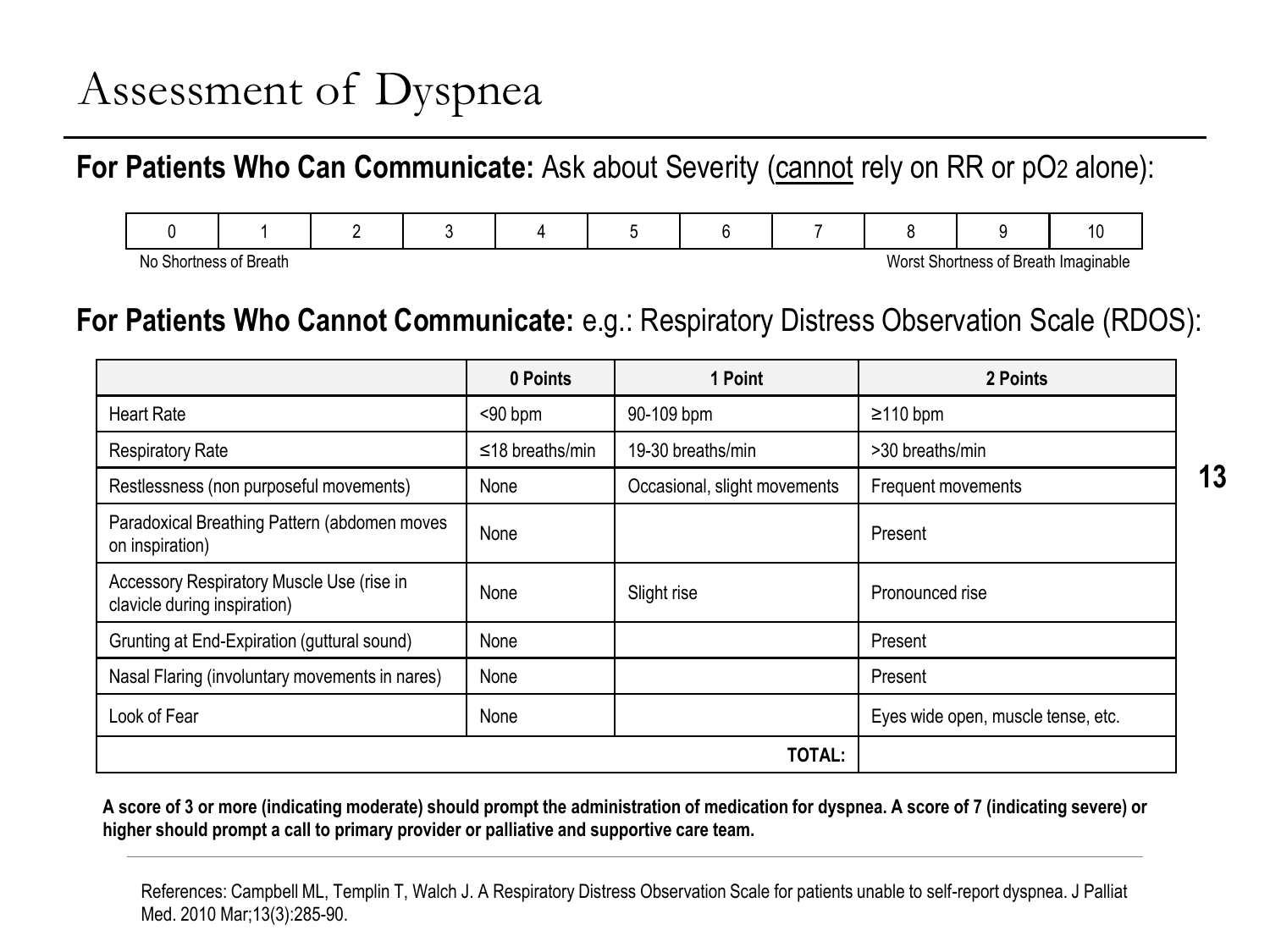# Treatment of Dyspnea

- Address potential underlying etiologies: respiratory disease (e.g. COPD), cardiovascular diseases (e.g. CHF), infection, anemia, chronic kidney disease (CKD)
- Treat utilizing both nonpharmacological interventions and medications

#### **Nonpharmacological Interventions:** Handheld fan, pulmonary rehab, oxygen (with input from pulmonologist)

**Medications:** First line therapy: low-dose opioids. Include PRN reason: dyspnea for low-dose opioid orders to be used for dyspnea and NOT for pain or NOT only for pain).

- Consider benzodiazepines (BZDs), only if anxiety component exists. BZDs will not improve dyspnea alone

|                                  | <b>Starting Doses</b>                                                                                                                                                                                                                                                                                                             | <b>Other Dosing Considerations</b>                                                                                                                                                                                                                                                                                                                                                                                                                                                                                                                                                                                                                    |
|----------------------------------|-----------------------------------------------------------------------------------------------------------------------------------------------------------------------------------------------------------------------------------------------------------------------------------------------------------------------------------|-------------------------------------------------------------------------------------------------------------------------------------------------------------------------------------------------------------------------------------------------------------------------------------------------------------------------------------------------------------------------------------------------------------------------------------------------------------------------------------------------------------------------------------------------------------------------------------------------------------------------------------------------------|
| <b>Opioid Naïve</b>              | For Non End of Life Patients: Consider<br>$\bullet$<br>oxycodone 2.5-5mg PO q4-6h PRN or<br>morphine ER 10-20mg/day<br>For End of Life Patients: Morphine 2-5mg IV<br>$\bullet$<br>q4h PRN<br>Opioid doses exceeding 30mg OME/day are<br>$\bullet$<br>not recommended in opioid naïve patients                                    | If distress not relieved in 15 minutes after starting dose, give bolus equal<br>$\bullet$<br>to the loading dose increased by 50%. If severe distress persists repeat<br>the dose every 15 minutes until comfortable<br>For increased pain/distress give extra bolus dose(s) equal to the last<br>$\bullet$<br>given bolus dose every 30 minutes as needed<br>If using more than 2 bolus doses over a 6-hour period, consider starting<br>$\bullet$<br>a continuous infusion                                                                                                                                                                          |
| <b>Opioid</b><br><b>Tolerant</b> | Calculate the equianalgesic parenteral dose<br>$\bullet$<br>of morphine for the last 24 hours (see slides<br>6 for more information), and consider dosing<br>strategies as listed<br>Increase PRN dose by 50%<br>$\bullet$<br>Opioid doses should not exceed more than a<br>$\bullet$<br>25% increase in opioid tolerant patients | Divide the total 24 hour IV morphine dose by 24 to determine initial<br>$\bullet$<br>hourly infusion rate (mg/hour). Start continuous infusion at this rate<br>If patient pain/distress use loading dose = hourly infusion rate<br>If distress not relieved in 15 minutes after initial loading dose or the<br>٠<br>patient is in increased pain/distress, administer the loading dose<br>increased by 50% and repeat every 15 minutes until comfortable<br>If using more than two bolus doses over 6-hour period, determine new<br>$\bullet$<br>continuous infusion rate by recalculating total dose given over last 6<br>hours and dividing it by 6 |

References: Kamal AH<sup>,</sup> Maguire JM, Wheeler JL, Currow DC, et al. Dyspnea review for the palliative care professional: assessment, burdens, and etiologies. J Palliat Med. 2011 Oct;14(10):1167-72.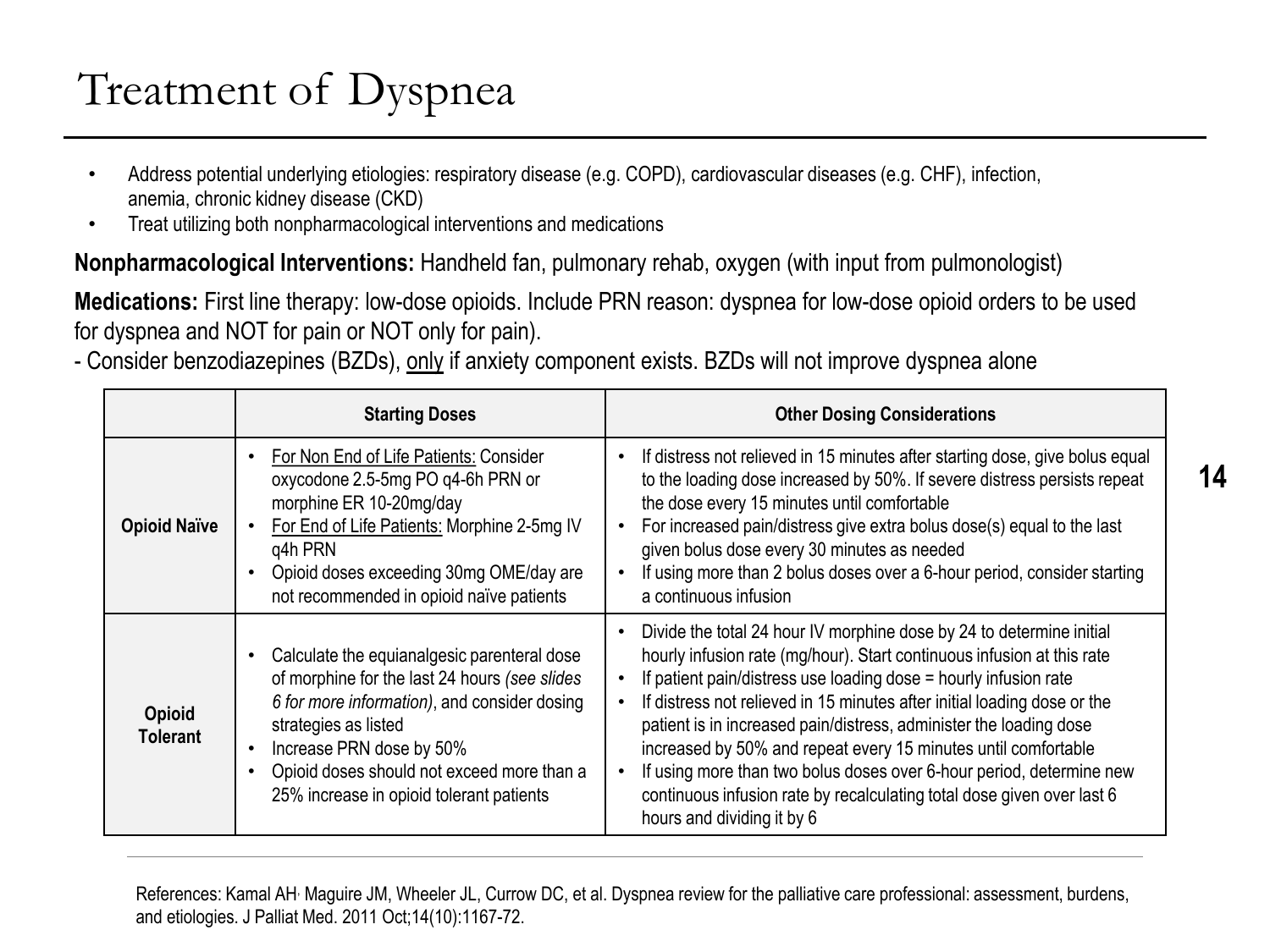Medications should be selected based on perceived etiology and pathophysiology.

|                           | <b>Drug</b>          | <b>Starting</b><br><b>Dose/Route</b> | <b>MDD</b>       | <b>Comments</b>                                                                                                                                                                                                                                    |
|---------------------------|----------------------|--------------------------------------|------------------|----------------------------------------------------------------------------------------------------------------------------------------------------------------------------------------------------------------------------------------------------|
|                           | Metoclopramide*      | 5-20mg PO/SC/IV<br>AC and HS         | 60 <sub>mg</sub> | Dopamine antagonist<br>Contraindicated in bowel obstruction<br>Risk of EPS with prolonged use (>12 weeks)                                                                                                                                          |
| First Line Therapies      | <b>Haloperidol</b>   | 0.5-4mg PO/SC/IV<br>q6h              | 5 <sub>mg</sub>  | Dopamine antagonist<br>IV has higher risk of EPS and QTc prolongation than PO. Risk may not<br>be significant with lower doses for emesis                                                                                                          |
|                           | Olanzapine           | 2.5-5mg PO once<br>daily             | 10 <sub>mg</sub> | Dopamine, histamine, serotonin, alpha-1 and acetylcholine antagonist<br>Risk of QTc prolongation although may not be significant with lower<br>doses used for nausea; Common ADRs: sedation, dry mouth,<br>headache, dizziness, increased appetite |
| ð                         | Prochlorperazine     | 5-10mg PO/IV q6h<br>or 25mg PR q6h   | 40 <sub>mg</sub> | Dopamine and histamine antagonist<br>Risk of EPS; Common ADR: sedation                                                                                                                                                                             |
| Indications<br>Therapies  | <b>Ondansetron</b>   | 4-8mg PO/IV q4-8h                    | 32 <sub>mg</sub> | Serotonin antagonist<br>Helpful for chemotherapy induced nausea only<br>Common ADRs: headache, fatigue and constipation                                                                                                                            |
| Compelling<br>Second Line | Scopolamine          | 1.5mg patch q72h                     | 1 patch<br>q72h  | Acetylcholine antagonist<br>Common ADRs: dry mouth, blurred vision, ileus, urinary retention.<br>Considered a higher cost agent                                                                                                                    |
|                           | <b>Dexamethasone</b> | 4-8mg PO/IV gAM<br>or BID            | 8-16mg           | Helpful for nausea due to raised ICP<br>Common ADRs: agitation, insomnia, and hyperglycemia                                                                                                                                                        |

\*Metoclopramide is considered first line for empiric therapy; MDD: maximum daily dose (for nausea); ICP: intracranial pressure

References: Glare P, Miller J, Nikolova T, Tickoo R. Treating nausea and vomiting in palliative care: a review. Clin Interv Aging. 2011;6:243-59. Wood GJ, Shega JW, Lynch B, Von Roenn JH. Management of intractable nausea and vomiting in patients at the end of life: "I was feeling nauseous all of the time . . . nothing was working". JAMA. 2007 Sep 12;298(10):1196-207.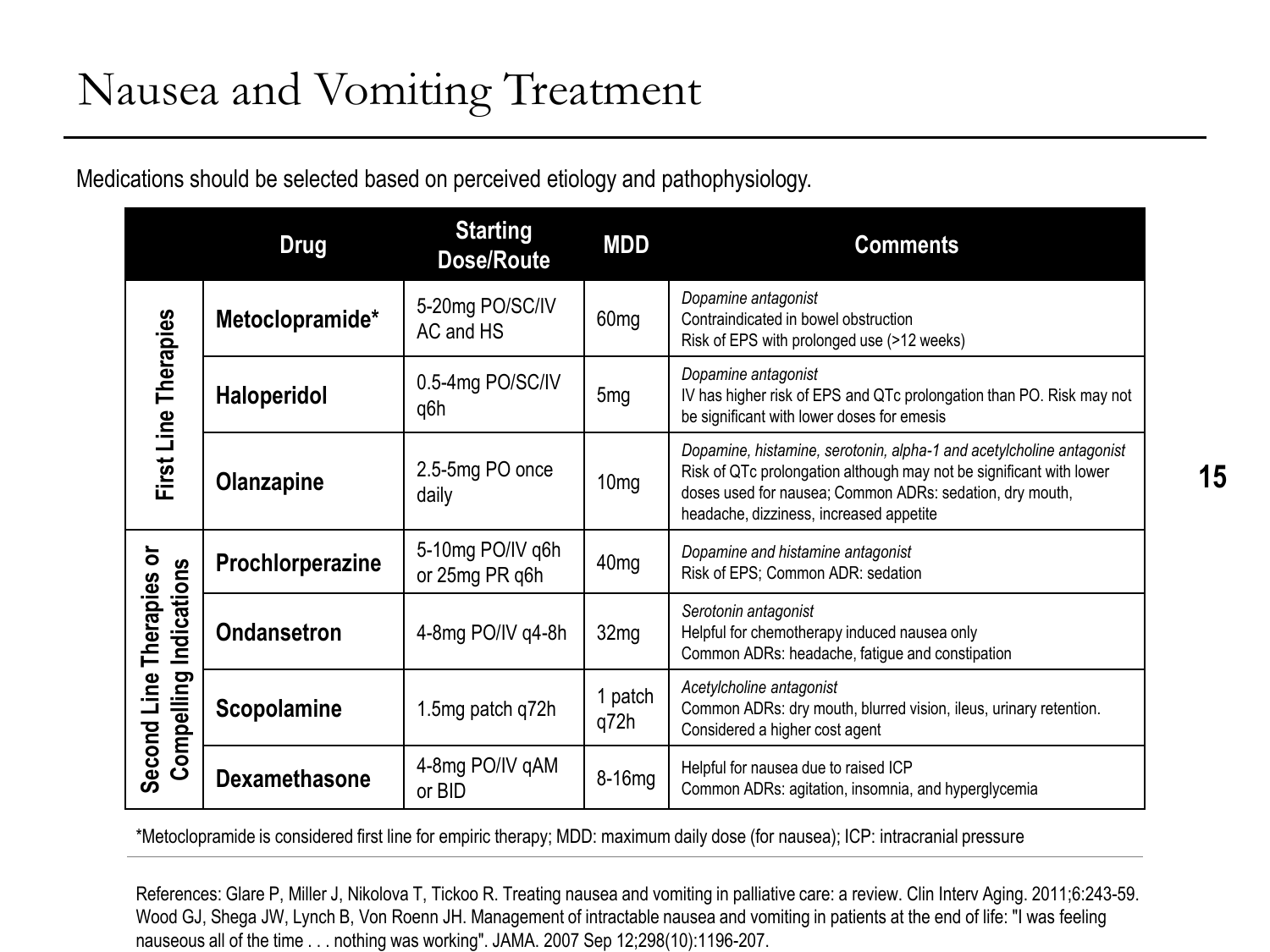# Diagnosis of Delirium

- Delirium is conceptualized as a reversible illness, except in the last 24-48 hours of life
- Delirium occurs in at least 25-50% of hospitalized cancer patients, and in a higher percentage of patients who are terminally ill
- Delirium increases the risk of in-hospital and six month mortality

|             | <b>D:</b> Drugs                                                                                                                                                                        | Opioids, anticholinergics, sedatives, benzodiazepines, steroids, chemo - and<br>immunotherapies, some antibiotics |  |  |
|-------------|----------------------------------------------------------------------------------------------------------------------------------------------------------------------------------------|-------------------------------------------------------------------------------------------------------------------|--|--|
|             | <b>E:</b> Eyes and Ears                                                                                                                                                                | Poor vision, hearing, isolation                                                                                   |  |  |
| Etiologies: | <b>L:</b> Low flow states                                                                                                                                                              | Hypoxia, MI, CHF, COPD, shock                                                                                     |  |  |
|             | I: Infections                                                                                                                                                                          |                                                                                                                   |  |  |
|             | <b>R:</b> Retention (of urine or stool)                                                                                                                                                |                                                                                                                   |  |  |
| Potential   | I: Intracranial                                                                                                                                                                        | CNS metastases, seizures, CVA, hypertensive encephalopathy                                                        |  |  |
|             | U: Under hydration/nutrition/sleep/pain                                                                                                                                                |                                                                                                                   |  |  |
|             | Sodium, glucose, thyroid, hepatic, deficiencies of Vitamin B12, folate, niacin, and<br><b>M:</b> Metabolic disorders<br>thiamine and toxic levels of lead, manganese, mercury, alcohol |                                                                                                                   |  |  |

#### **DSM-V Criteria for delirium includes five components:**

- **A**. A disturbance in attention (i.e., reduced ability to direct, focus, sustain, and shift attention) and awareness (reduced orientation to the environment)
- **B.** The disturbance develops over a short period of time (usually hours to a few days), represents a change from baseline attention and awareness, and tends to fluctuate in severity during the course of a day
- **C.** An additional disturbance in cognition (e.g. memory deficit, disorientation, language, visuospatial ability, or perception)
- **D.** The disturbances in Criteria A and C are not better explained by a pre-existing, established or evolving neurocognitive disorder and do not occur in the context of a severely reduced level of arousal, such as coma
- **E.** There is evidence from the history, physical examination or laboratory findings that the disturbance is a direct physiological consequence of another medical condition, substance intoxication or withdrawal, or exposure to a toxin, or is due to multiple etiologies

References: American Psychiatric Association. (2013). *Diagnostic and statistical manual of mental disorders* (5th ed.). Arlington, VA: American Psychiatric Publishing.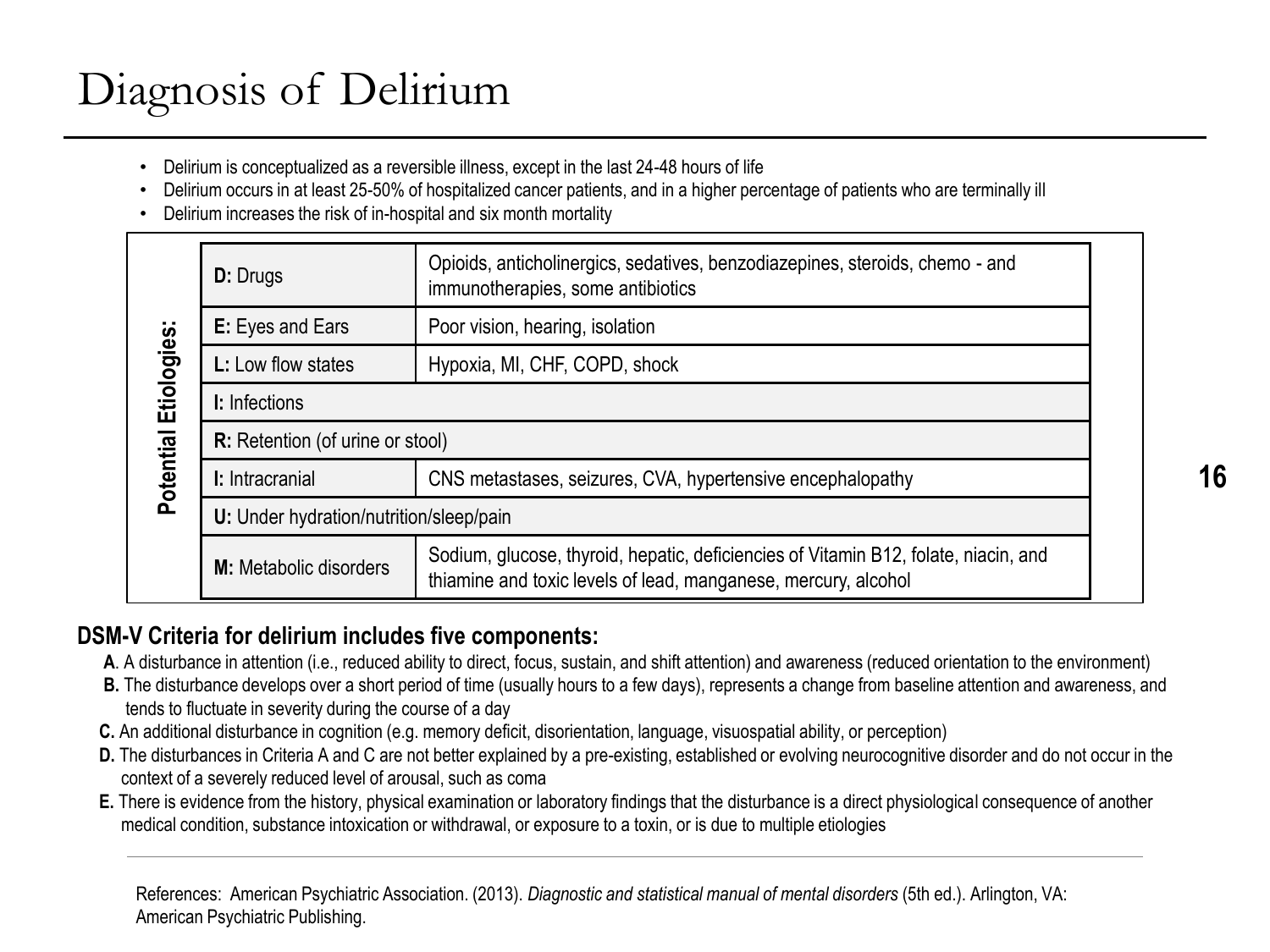#### **3D CAM** (Confusion Assessment Method)

Diagnosis is positive with presence of: 1 AND 2; and either 3 OR 4

| <b>Feature</b>                              | <b>Questions Asked</b>                                                                                                                                                                                                      | <b>Observations at Bedside</b>                                                                                                                                                                                                                                                                                                                                                                     | <b>Positive Answers</b>                                                                 |  |  |
|---------------------------------------------|-----------------------------------------------------------------------------------------------------------------------------------------------------------------------------------------------------------------------------|----------------------------------------------------------------------------------------------------------------------------------------------------------------------------------------------------------------------------------------------------------------------------------------------------------------------------------------------------------------------------------------------------|-----------------------------------------------------------------------------------------|--|--|
| 1. Acute Onset or<br><b>Fluctuation</b>     | During the past day have you felt confused?<br>$\bullet$<br>During the past day did you think you were<br>$\bullet$<br>not really in the hospital?<br>During the past day did you see things that<br>were not really there? | Fluctuation in level of consciousness<br>$\circ$<br>Fluctuation in attention during interview<br>$\circ$<br>Fluctuation in speech or thinking<br>$\circ$                                                                                                                                                                                                                                           | Any answer other than 'no' is<br>positive<br>Any positive observation is a<br>yes       |  |  |
| $- AND -$                                   |                                                                                                                                                                                                                             |                                                                                                                                                                                                                                                                                                                                                                                                    |                                                                                         |  |  |
| 2. Inattention                              | Can you tell me the days of the week<br>$\bullet$<br>backwards, starting with Saturday?<br>Can you tell me the months of the year<br>backwards, starting with December?                                                     | Did the patient have trouble keeping track of<br>$\circ$<br>what was being said during the interview?<br>Did the patient appear inappropriately<br>$\circ$<br>distracted by environmental stimuli?                                                                                                                                                                                                 | Anything other than 'correct' is<br>coded as positive<br>Either observation is positive |  |  |
|                                             |                                                                                                                                                                                                                             | - AND EITHER -                                                                                                                                                                                                                                                                                                                                                                                     |                                                                                         |  |  |
| 3. Disorganized<br><b>Thinking</b>          | Can you tell me the year we are in right<br>$\bullet$<br>now?<br>Can you tell me the day of the week?<br>$\bullet$<br>Can you tell me what type of place this is?<br>$\bullet$                                              | Was the patient's flow of ideas unclear or<br>$\circ$<br>illogical, for example: did the patient tell a<br>story unrelated to the interview (tangential)?<br>Was the patient's conversation rambling, for<br>$\circ$<br>example did he/she give inappropriately<br>verbose and off target responses?<br>Was the patient's speech unusually limited or<br>$\circ$<br>sparse? (i.e. yes/no answers)? | Any answer other than<br>'correct' is coded as positive<br>Answer is 'yes'              |  |  |
|                                             |                                                                                                                                                                                                                             | $-OR-$                                                                                                                                                                                                                                                                                                                                                                                             |                                                                                         |  |  |
| 4. Altered Level of<br><b>Consciousness</b> |                                                                                                                                                                                                                             | Was the patient's speech unusually limited or<br>sparse? (i.e. yes/no answers)                                                                                                                                                                                                                                                                                                                     | Either observation is positive                                                          |  |  |

References: Confusion Assessment Method. © 1988, 2003, Hospital Elder Life Program. All rights reserved. Adapted from: Inouye SK et al. Ann Intern Medicine. 1990;113:941-8.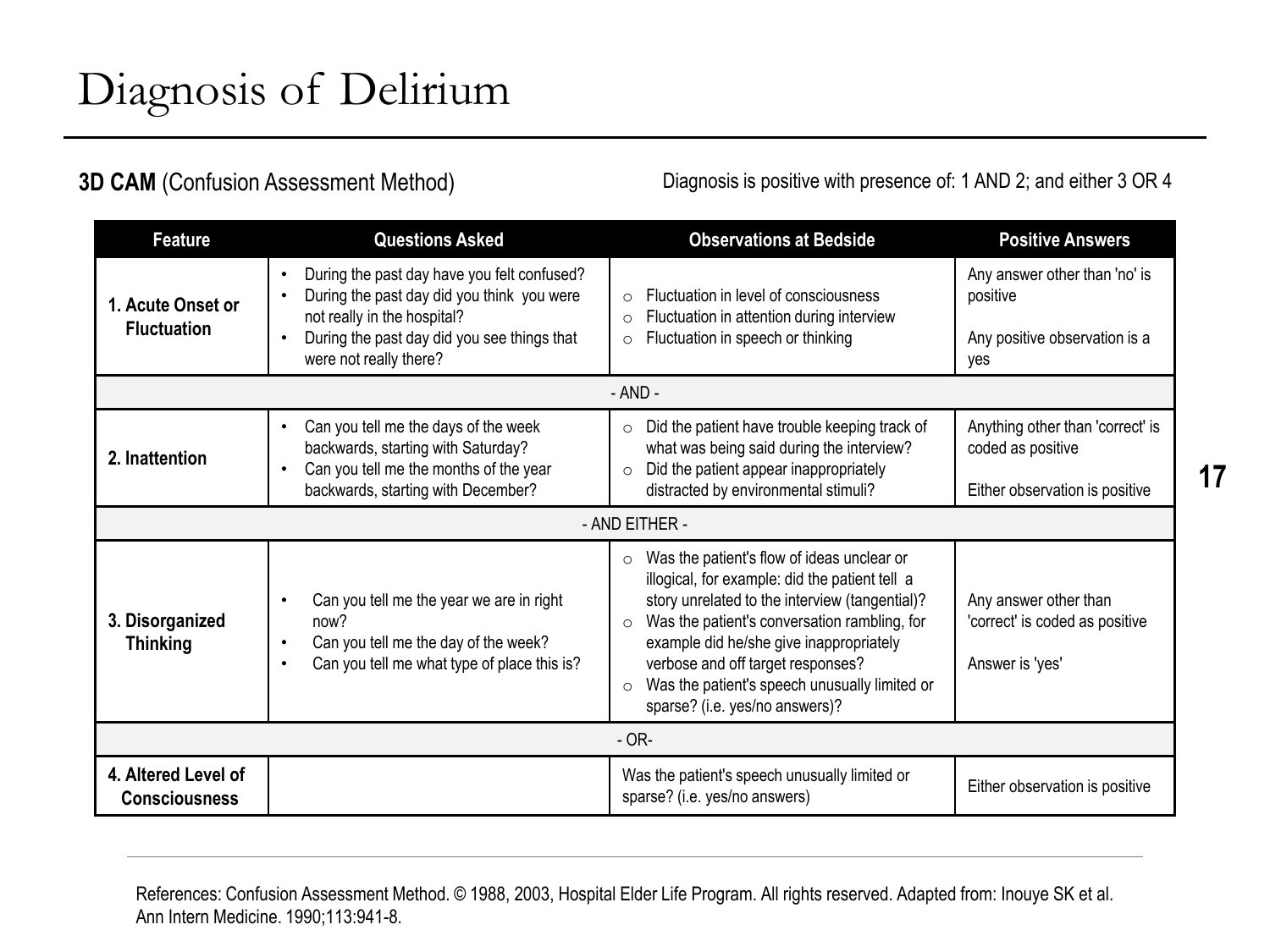# Treatment of Delirium

- **Always consider nonpharmacological interventions** to prevent and reduce delirium. Can include: frequent orientation, treatment of hearing and vision problems, treatment of incontinence, and volume repletion
- Benzodiazepines are NOT effective in treating delirium not associated with alcohol withdrawal, may worsen delirium, and should be used cautiously
- **Although evidence is mixed, neuroleptics can be considered for the treatment of delirium**®. Haloperidol is considered **first line agent**

|                     |                                 |                   | <b>Adverse Drug Reactions</b> |                      |          |                     |  |
|---------------------|---------------------------------|-------------------|-------------------------------|----------------------|----------|---------------------|--|
| <b>Medication</b>   | <b>Starting Dose</b>            | <b>MDD</b>        | <b>EPS</b>                    | Anti-<br>cholinergic | Sedation | QTc<br>Prolongation |  |
| <b>Haloperidol</b>  | 0.5-1mg (2mg in ICU) BID to q8h | 20 <sub>mg</sub>  | $PO:++$<br>$IV:+++$           | $\div$               | $0/-$    | $PO: +$<br>$IV:++$  |  |
| <b>Risperidone</b>  | $0.25-1$ mg BID, up to q6h      | 6 <sub>mg</sub>   | $++$                          | $\ddot{}$            | $++$     | $++$                |  |
| Olanzapine          | $2.5 - 10$ mg daily             | 20 <sub>mg</sub>  | $\ddot{}$                     | $++$                 | $+ + +$  | $\ddot{}$           |  |
| Quetiapine          | 12.5-50mg BID                   | 800 <sub>mg</sub> | $\ddot{}$                     | $++$                 | $+ + +$  | $++$                |  |
| Aripiprazole        | $5-15$ mg q $AM$                | 30 <sub>mg</sub>  | $++$                          | $\ddot{}$            | $++$     | $0/-$               |  |
| <b>Thioridazine</b> | 50-100mg TID                    | 800 <sub>mg</sub> | $\ddot{}$                     | $+ + +$              | $+ + +$  | $\ddot{}$           |  |

MDD: maximum daily dose

ᴓThe FDA has determined that the use of antipsychotic medications in the treatment of behavioral disorders in elderly patients with dementia is associated with increased mortality. This risk appears to be highest during the first two weeks of use.

References: Grassi L, Caraceni A, Mitchell AJ, Nanni MG. Management of delirium in palliative care: a review. Curr Psychiatry Rep. 2015 Mar;17(3):550.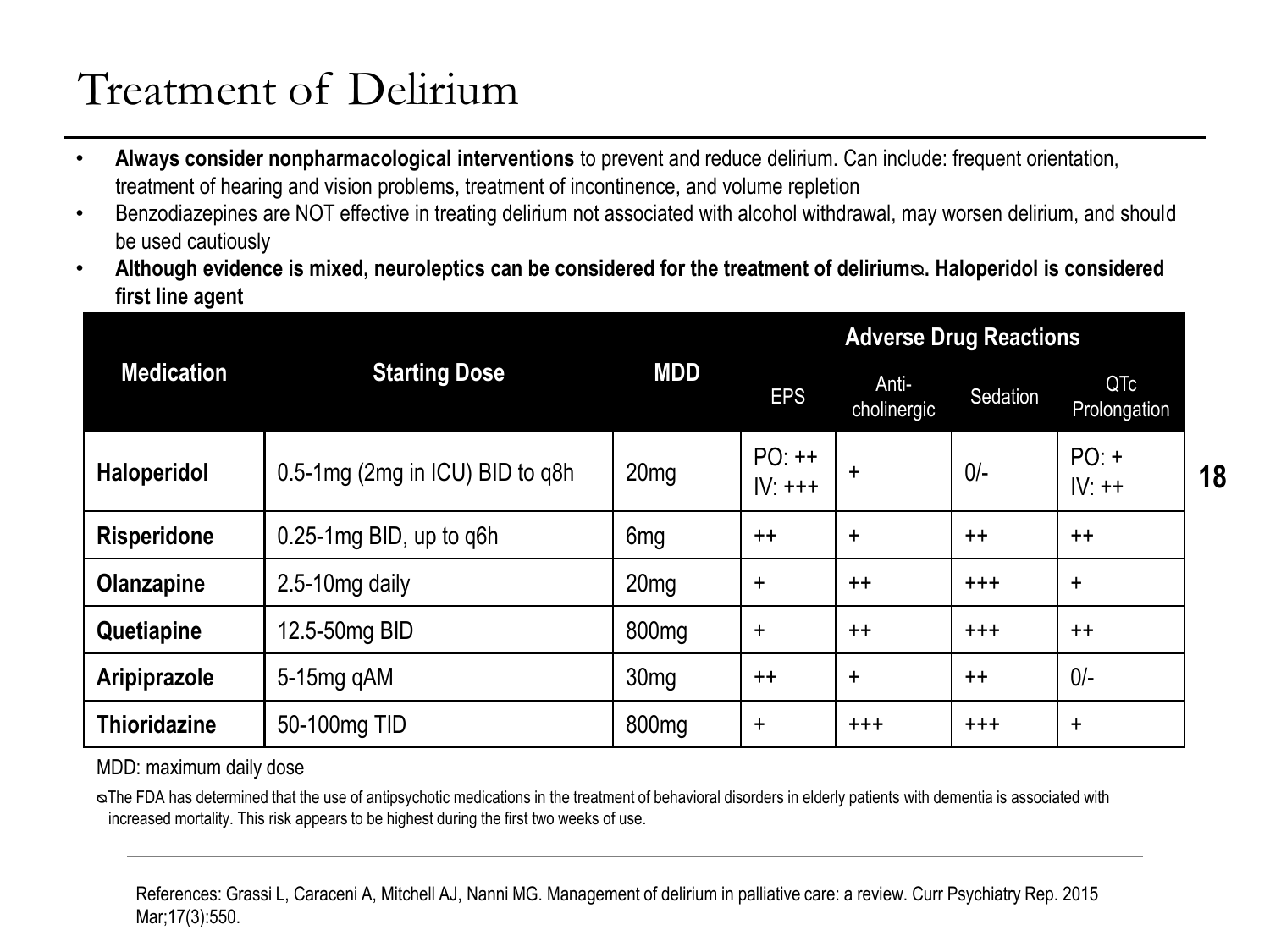# Treatment of Depression and Anxiety

**Commonly prescribed antidepressants:**

|                   |                          |                                                  |                                    | <b>Adverse Drug Reactions</b> |              |                       |
|-------------------|--------------------------|--------------------------------------------------|------------------------------------|-------------------------------|--------------|-----------------------|
| <b>Category</b>   | <b>Medication</b>        | <b>Starting Dose</b>                             | <b>Target Daily</b><br><b>Dose</b> | Anti-<br>cholinergic          | Insom<br>nia | GI<br><b>Distress</b> |
|                   | Citalopram               | 10-20mg daily                                    | 10-40mg                            | +                             | $\ddot{}$    | $++$                  |
| <b>SSRIs</b>      | <b>Escitalopram</b>      | 5-10mg daily                                     | $10-20$ mg                         | ÷                             | $^{+++}$     | $++$                  |
|                   | <b>Sertraline</b>        | 25-50mg daily                                    | 50-200mg                           | $\blacksquare$                | $\ddot{}$    | $^{+++}$              |
|                   | <b>Fluoxetine</b>        | 10mg daily                                       | 40 <sub>mg</sub>                   | $\blacksquare$                | $\ddot{}$    | $\ddot{}$             |
|                   | <b>Paroxetine</b>        | 10 <sub>mg</sub> daily                           | 40 <sub>mg</sub>                   | $++$                          | $\ddot{}$    | ÷                     |
| <b>SNRIS</b>      | Venlafaxine (IR and XR)* | 75mg/day (either qAM<br>(XR) or divided TID (IR) | 150-375mg                          | $\ddot{}$                     | $+ + + +$    | $++$                  |
|                   | <b>Duloxetines</b>       | 20mg BID                                         | 30-60mg                            | ÷                             | $++$         | $++$                  |
| <b>Stimulants</b> | Methylphenidateo         | 2.5-5 $mg$ BID (at<br>08:00/12:00)               | 5-40 <sub>mg</sub>                 | --                            | $++++$       | $\ddot{}$             |

\* Dual serotonin/norepinephrine action at doses of 150-225mg which is effective in neuropathic pain and is mildly activating. On switching from the venlafaxine XR to venlafaxine, the shorter half life of venlafaxine requires frequent dosing to reach the same dose of venlafaxine XR. Use with caution in patients with hypertension

**ᴕ** Do not use in patients with liver dysfunction

**ⱷ** Energizing, will see effect of medication after first dose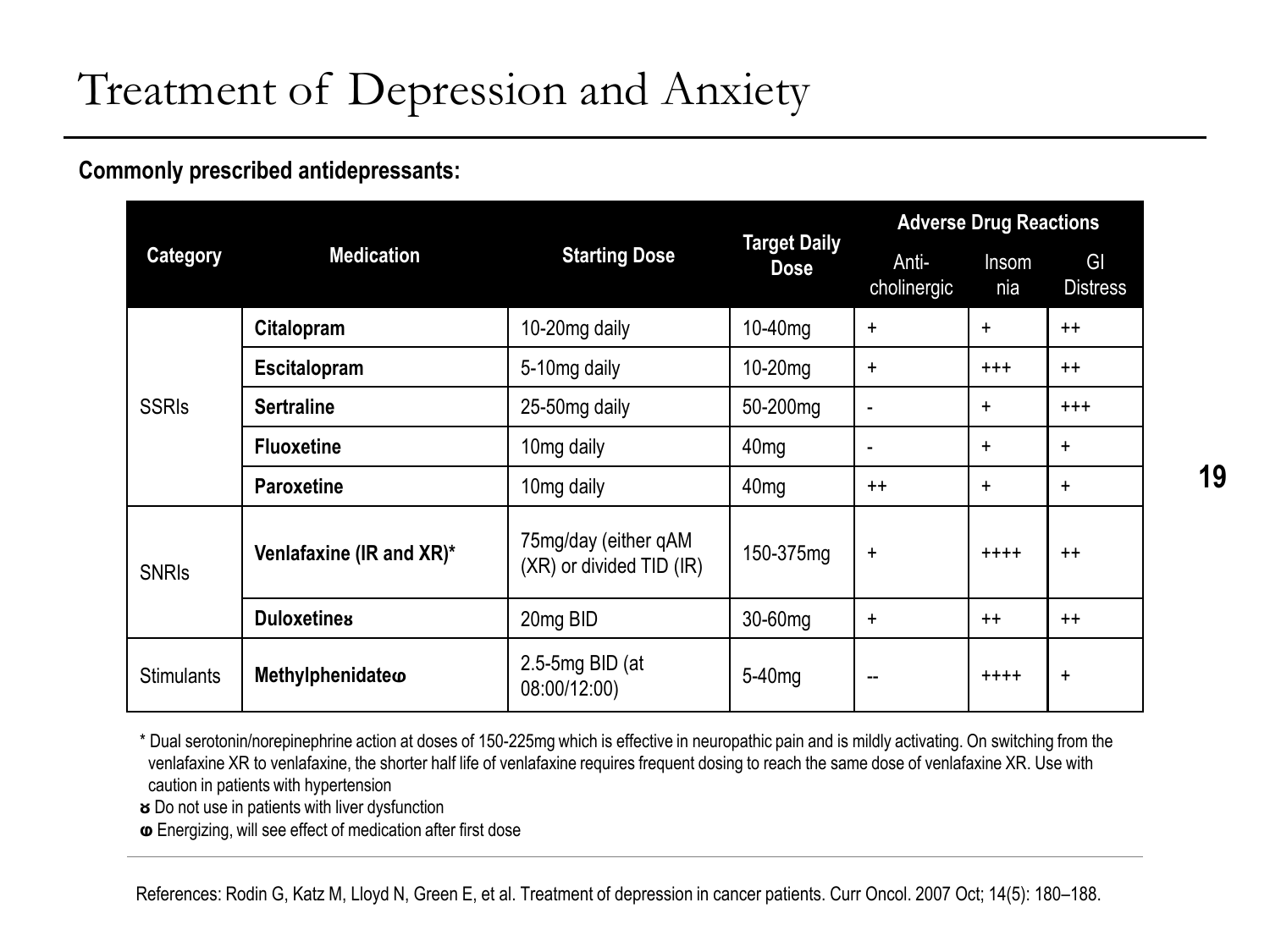### Treatment of Oral Secretions at the End of Life

- As the level of consciousness decreases in the dying process, patients lose their ability to swallow and clear oral secretions. As air moves over the secretions, the resulting turbulence produces noisy ventilation with each breath, described as gurgling or rattling noises (also referred to as the "death rattle")
- These sounds are good predictors of near death; one study indicated the median time from the onset of death rattle to death was 16 hours<sup>1</sup>
- Families may feel distress when hearing sounds produced by secretions at the end of life. It is important to discuss this with them and talk about how certain therapies can be helpful
- It may be helpful to discuss the role of oral and pharyngeal suctioning with family and nursing staff. While suctioning can help clear secretions initially, ongoing suctioning can cause discomfort at the end of life

**Nonpharmacological Interventions:** Position the patient on their side or in a semi-prone position (30-45° angle) to facilitate postural drainage

**Medications:** Standard of care are muscarinic receptor blockers (anticholinergic drugs). Note these agents will only address future secretions - will not dry up present secretions

| <b>Medication (Route)</b>              | <b>Starting Dose</b> | <b>Onset of Action</b> | <b>Maximum Daily Dose</b> |
|----------------------------------------|----------------------|------------------------|---------------------------|
| Glycopyrrolate (PO)*                   | 1mg q4-6h PRN        | $30 \text{ min}$       | 8mg                       |
| Glycopyrrolate (SC/IV)*                | 0.2mg q4-6h PRN      | min                    | 8 <sub>mg</sub>           |
| Atropine (IV)                          | $0.1$ mg q4-6h PRN   | min                    | 2mg                       |
| <b>Atropine</b> $\triangle$ (SL drops) | 1gtt (1%) q4-6h PRN  | $30 \text{ min}$       | 48gtts                    |
| Scopolamine (Transdermal Patch)        | 1mg patch q72h       | 12 hrs                 | patch q72 hrs             |
| Hyoscyamine (Tabs, and SL Tabs)        | 0.125mg TID-QID PRN  | $30 \text{ min}$       | 1.5mg                     |

\* Glycopyrrolate will not cross the blood-brain-barrier, reducing the risk of CNS toxicity (sedation, delirium)

 $\triangle$  Use atropine ophthalmic drops

References: 1. Bickel K, Arnold RM. Death rattle and oral secretions--second edition #109. J Palliat Med. 2008 Sep;11(7):1040-1.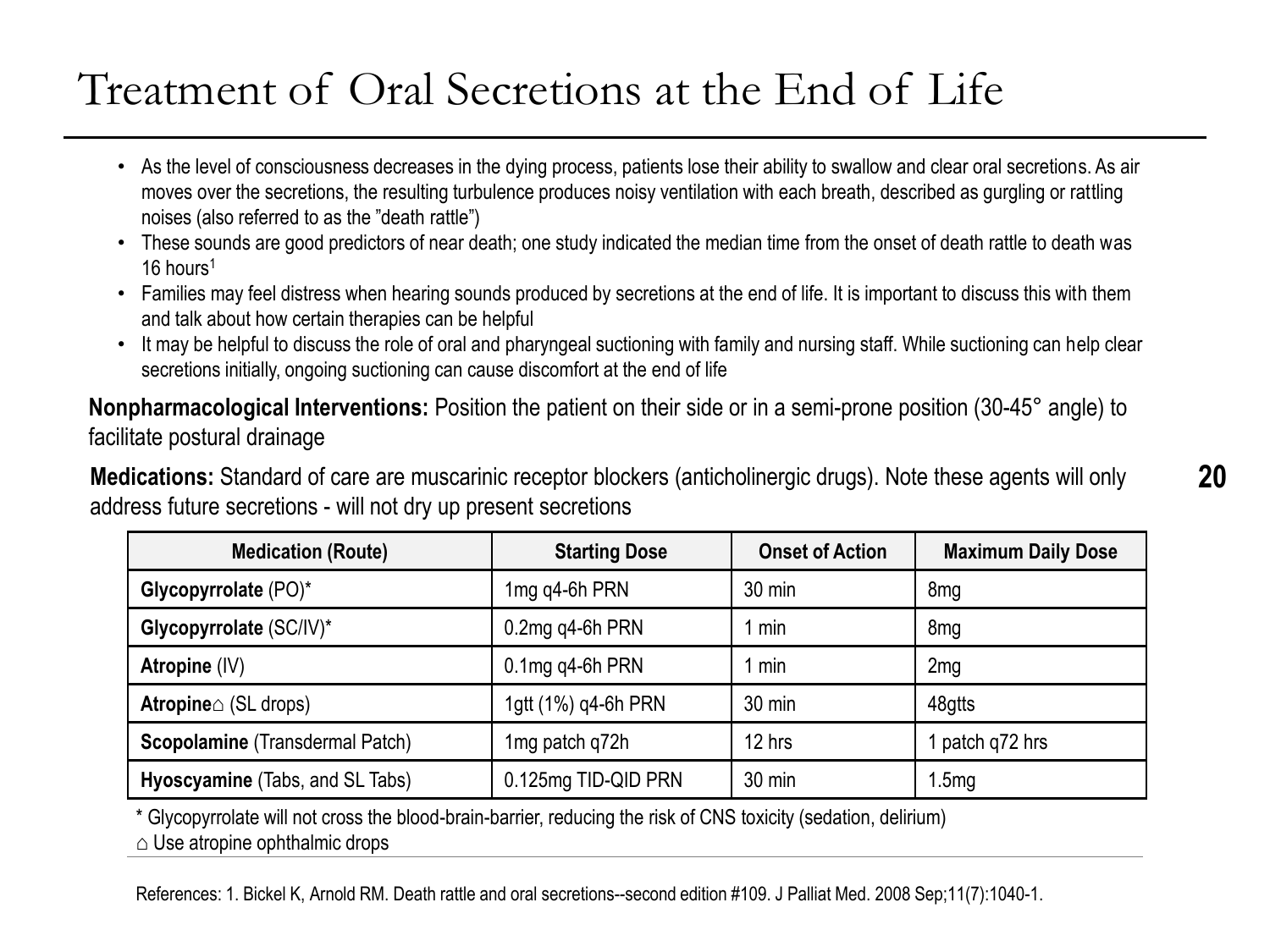# Spirituality Pearls

Spirituality consists of cognitive, emotional, and behavioral components that contribute to defining a person and to the way life is experienced. It is important to realize just how dynamic the concept of spirituality is, especially in patients with serious illness.

#### **Incorporating Spirituality into Patient Care:**

**HOPE Talking Map** (to ask patients about their spirituality)

| H: Hope                      | Sources of hope, strength, comfort, meaning, peace, love and connection |
|------------------------------|-------------------------------------------------------------------------|
| <b>O: Organized Religion</b> | Role of organized religion in the patient's life                        |
| P: Personal                  | Personal spiritual practices                                            |
| E: Effects                   | Effects of patient's spiritual and/or religious values on care          |

#### Principles of Spiritual Care:

- **Combination:** Professionalism with compassion
- **Presence:** To be maximally useful to patients and their experiences, we must be fully aware of our own biases and distortions
- **Listening:** Listening attentively with genuineness and acceptance
- **Facilitate Exploration:** Meaning cannot be given by another, it must be found by the person him/herself
- **Allow for Paradox:** Conflicting priorities in the care of patients may mean that some questions are difficult to answer. The emotional pain of this needs to be recognized and supported
- **Foster** *Realistic* **Hope:** To give unrealistic hope that life will be prolonged is unethical but there is always something more that can be done to bolster hope in a realistic way
- **Create 'Space' for Patients:** Patients need to feel that they still have some choice and control
- **Allow for Mystery:** Some issues will always defy explanation

#### **Inquiring Patients Regarding Formal Chaplain Consult:**

- Referral by Inclusion: "Our treatment team consists of a variety of professionals to assist you during this stressful time. In addition to your physicians and nurses, you may meet social workers, chaplains and others. We all work together on your behalf."
- Referral by Exclusion: "Would it be helpful for a chaplain to see you?

References: Puchalski CM, Ferrell B, Viriani R, et al. Improving the quality of spiritual care as a dimension of palliative care: Consensus conference report. J Palliat Med. 2009;12(10): 885-903. Watson, Max S. et al Oxford Handbook of Palliative Care 2005.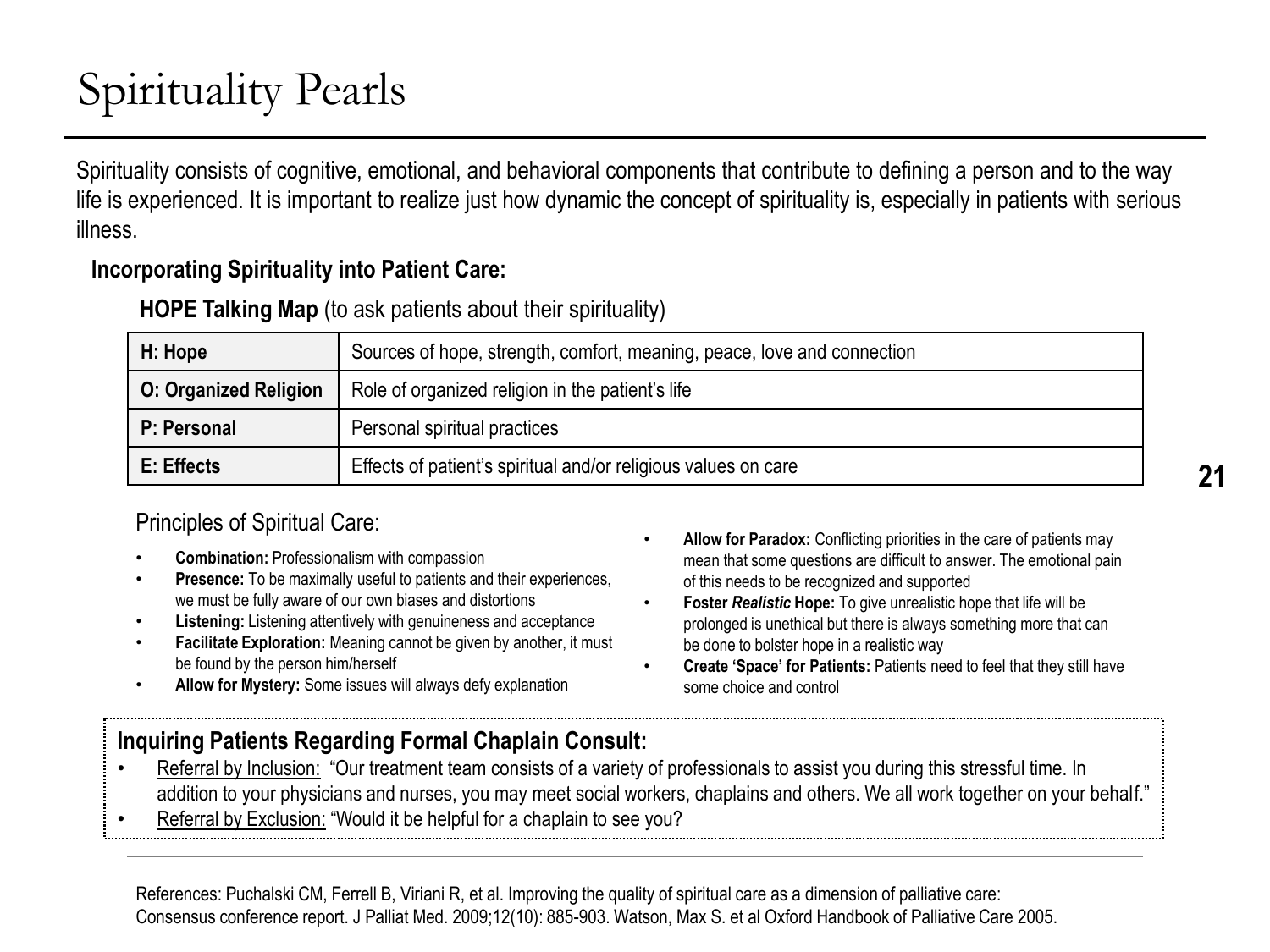### UPMC Palliative Care and Pain Treatment Resources

| <b>Inpatient Supportive and Palliative Care Services</b>                      |                                                      |  |  |  |
|-------------------------------------------------------------------------------|------------------------------------------------------|--|--|--|
| PUH/MUH Supportive & Palliative Care Service                                  | 412-647-7243; pager: 8511                            |  |  |  |
| Shadyside Supportive & Palliative Care Service                                | 412-647-7243; pager: 8513                            |  |  |  |
| Magee Womens Hospital of UPMC Supportive and Palliative Care Service          | 412-647-7243; pager: 8510                            |  |  |  |
| Children's Hospital of Pittsburgh of UPMC Supportive Care Program             | 412-692-3234                                         |  |  |  |
| VA Palliative Care Program Inpatient and Oncology                             | 412-360-6195                                         |  |  |  |
| UPMC Altoona Supportive and Palliative Care Service (Altoona Family Practice) | 814-889-2701                                         |  |  |  |
| UPMC East Supportive and Palliative Care Service                              | 412-858-9565                                         |  |  |  |
| UPMC Hamot Supportive and Palliative Care Service                             | 814-877-5987                                         |  |  |  |
| UPMC McKeesport Supportive and Palliative Care Service                        | 412-664-2717                                         |  |  |  |
| UPMC Mercy Supportive and Palliative Care Service                             | 412-949-5467                                         |  |  |  |
| UPMC Passavant Supportive and Palliative Care Service                         | 412-367-6700                                         |  |  |  |
| UPMC St Margaret Supportive and Palliative Care Service                       | 412-784-5111                                         |  |  |  |
| <b>Inpatient Medical Ethics Services</b>                                      |                                                      |  |  |  |
| <b>PUH/MUH Medical Ethics</b>                                                 | 412-647-2345 (call operator, ask for Medical Ethics) |  |  |  |
| Shadyside Medical Ethics                                                      | 412-623-2121 (call operator, ask for Medical Ethics) |  |  |  |
| <b>Inpatient Pain Treatment Services</b>                                      |                                                      |  |  |  |
| PUH/MUH Chronic Pain Service                                                  | 412-692-2234                                         |  |  |  |
| Shadyside Chronic Pain Service (Center Commons)                               | 412-665-8030; after hours call: 412-665-8031         |  |  |  |
| PUH/MUH Acute Interventional Perioperative Pain Service (AIPPS)               | 412-647-7243; pager: 7246 (PAIN)                     |  |  |  |
| Shadyside Acute Interventional Perioperative Pain Service (AIPPS)             | 412-692-2333                                         |  |  |  |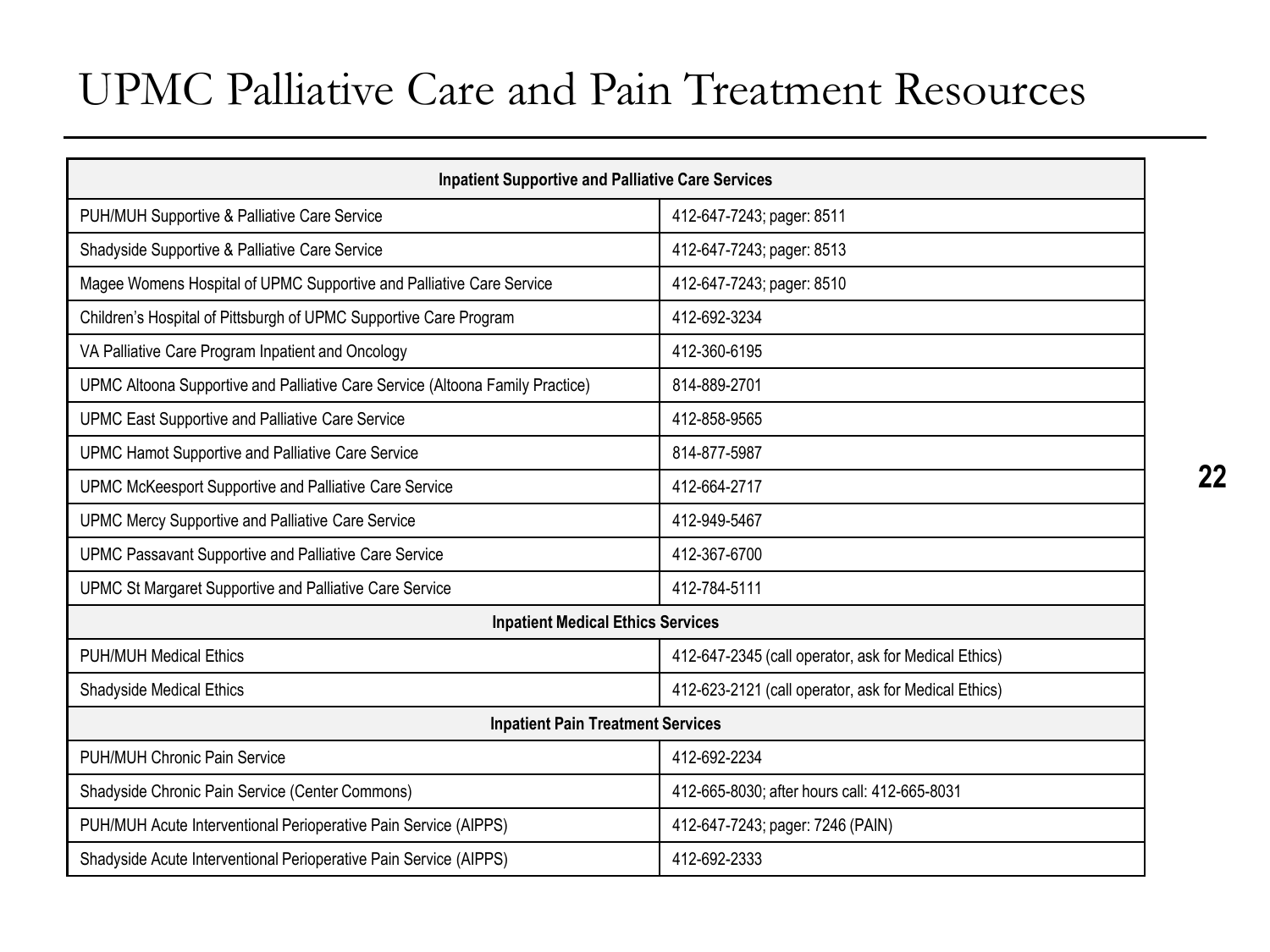### UPMC Palliative Care and Pain Treatment Resources

| <b>Outpatient Services</b>                                        |                                                                |  |  |
|-------------------------------------------------------------------|----------------------------------------------------------------|--|--|
| Benedum Geriatric Center Supportive Care Clinic                   | 412-692-4200                                                   |  |  |
| Hillman Cancer Center's Cancer Pain and Supportive Care Program   | 412-692-4724                                                   |  |  |
| UPMC Heart and Vascular Institute's Advanced Heart Failure Clinic | 412-647-3031                                                   |  |  |
| Comprehensive Lung Center                                         | 412-648-6161                                                   |  |  |
| Renal Supportive Clinic                                           | 412-802-3043                                                   |  |  |
| <b>UPMC Presbyterian Pain Medicine</b>                            | 412-692-2234                                                   |  |  |
| Magee Women's Cancer Center                                       | 412-641-4530                                                   |  |  |
| Magee Gynecological Cancer Program                                | 412-641-5411                                                   |  |  |
| St Margaret Geropalliative Care Clinic                            | 412-784-5050                                                   |  |  |
| St Margaret Pain Medicine                                         | 412-784-5119                                                   |  |  |
| Passavant Pain and Supportive Care Clinic                         | 412-748-5790                                                   |  |  |
| <b>Family Hospice</b>                                             | Administration: 412-572-8800<br>Info/Referrals: 1-800-513-2148 |  |  |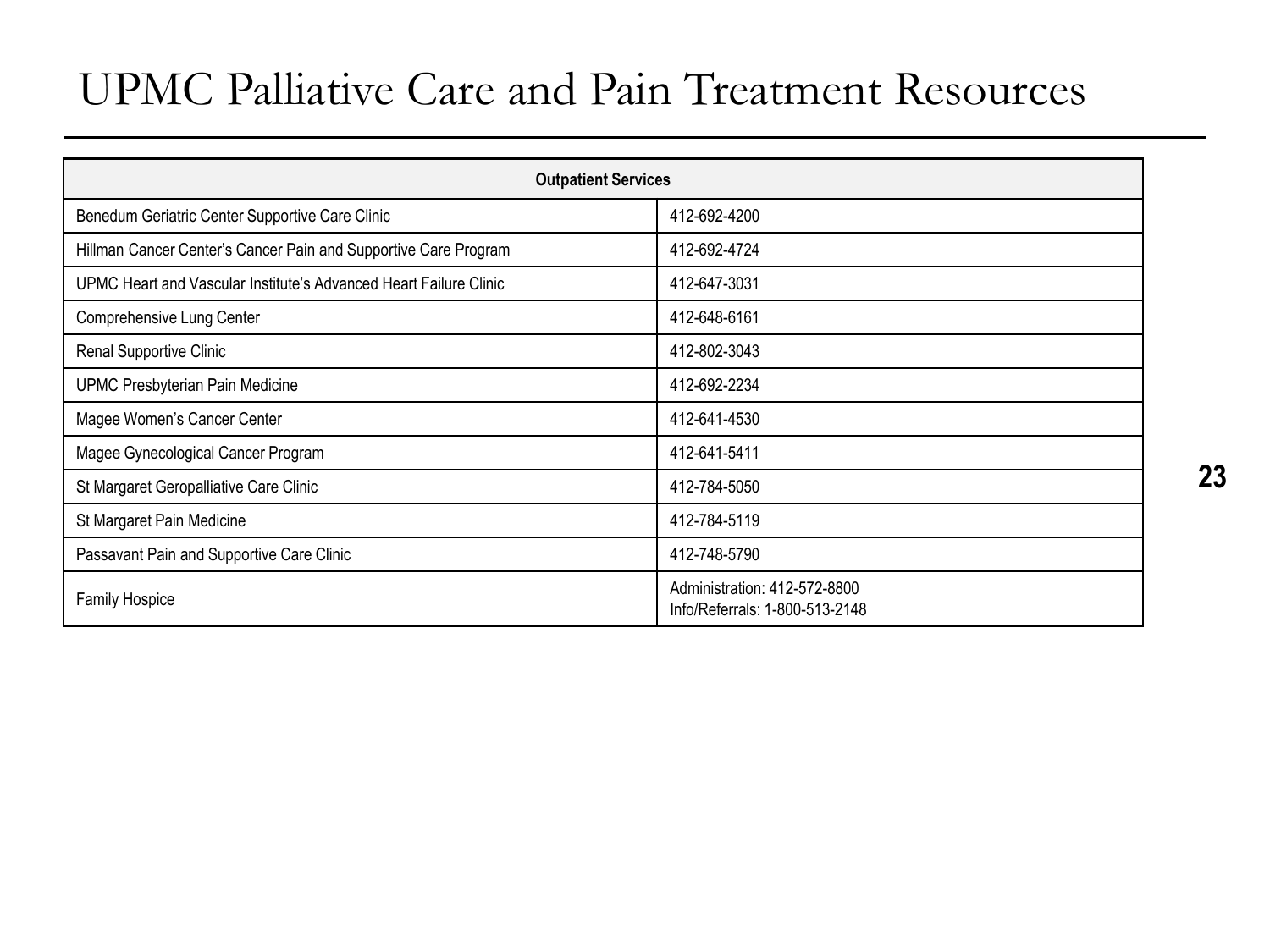### UPMC Spiritual Care Resources

| <b>Inpatient Hospital Spiritual or Pastoral Care Offices</b> |                           |  |
|--------------------------------------------------------------|---------------------------|--|
| UPMC Magee-Women's Hospital                                  | 412-641-4525              |  |
| UPMC Presbyterian/Montefiore                                 | 412-647-7560              |  |
| <b>UPMC Shadyside</b>                                        | 412-459-8377/412-623-1692 |  |
| <b>UPMC St. Margaret</b>                                     | 412-784-4749              |  |
| <b>UPMC Mercy</b>                                            | 412-232-8198              |  |
| <b>UPMC McKeesport</b>                                       | 412-664-2057              |  |
| <b>UPMC East</b>                                             | 412-357-3151              |  |
| <b>UPMC Passavant</b>                                        | 412-367-6700/412-297-6865 |  |
| Children's Hospital of Pittsburgh                            | 412-692-5349              |  |
| VA Hospital Oakland campus                                   | 412-822-1551              |  |
|                                                              |                           |  |